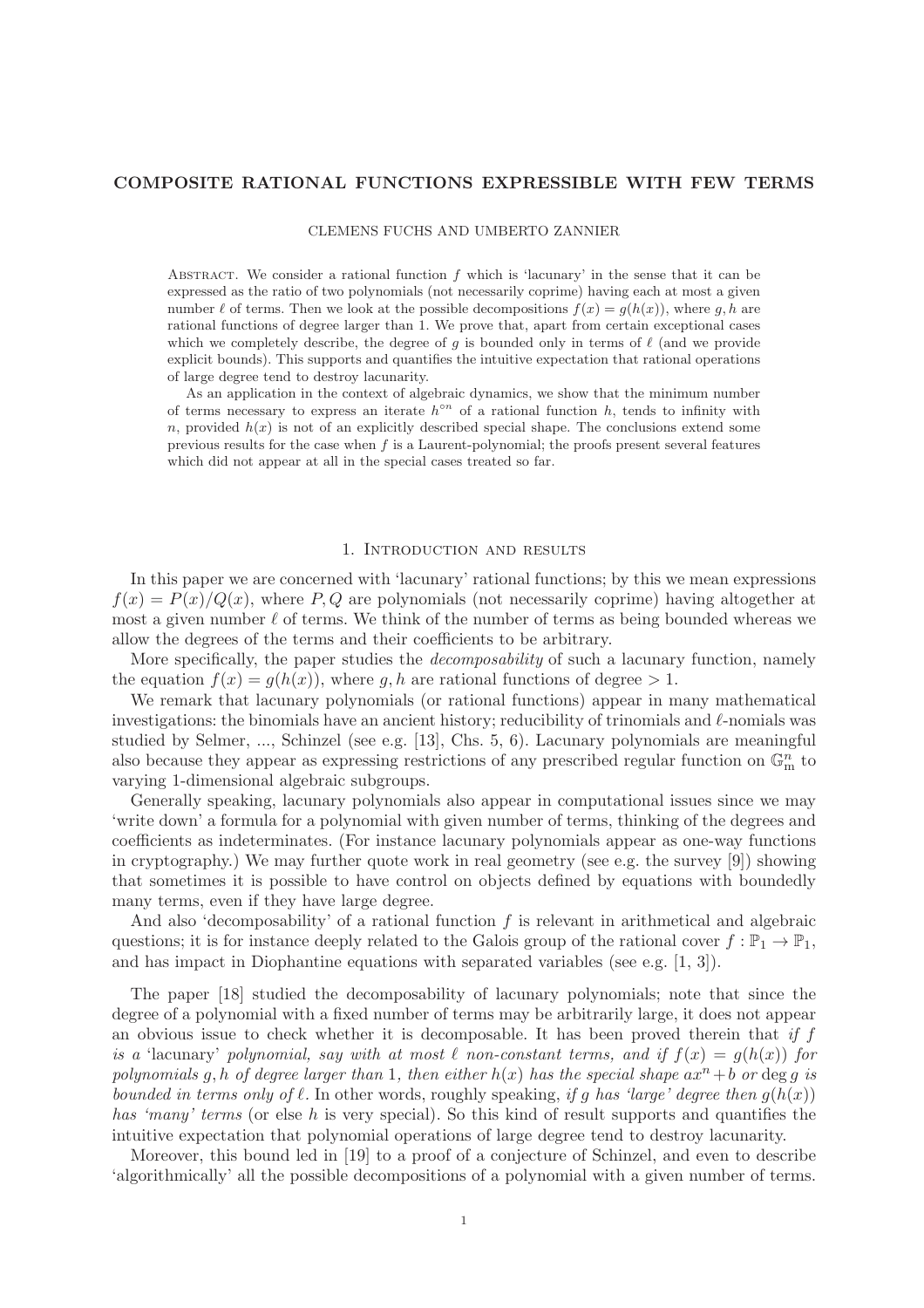In [20] a similar bound was extended to Laurent-polynomials (with a new unavoidable exceptional shape) also with the purpose of application to certain questions studied by Watt and Zieve on symbolic polynomials [16]. Actually, these last authors would also require, for further applications, some extension of such bounds to general rational functions, and on the other hand this could also admit applications to a generalisation of the results of [19].

It is the purpose of this paper to carry out this program. We remark at once that this extension does not appear to follow by a mere straightforward modification of the methods of [18, 20], as several new crucial obstacles appear. (For the treatment of one case we have even found it necessary to rely on a paper using the classification of finite simple groups.)

As a simple immediate application in the context of one-variable dynamics, we shall also prove a corollary bounding below the number of terms of an *n*-times iterate  $h^{\circ n}$  of a rational function  $h$ . (This was done in [18] for Laurent-polynomials.)

## Notation.

- We let k be a field of characteristic zero. For the present purposes it causes no loss of generality to suppose, as we shall do, that  $k$  is algebraically closed. As usual we set  $k^* = k \setminus \{0\}.$
- The degree of  $f \in k(x)$  is defined by deg  $f = [k(x) : k(f(x))]$ . In case  $f(x) = p(x)/q(x)$ , with  $p, q \in k[x]$  coprime, deg f is just the maximum of the degrees of p and q respectively. (We shall also use degrees in function fields other than  $k(x)$ ; see Section 2.)
- We denote by  $\text{PGL}_2(k) = \text{Aut}(\mathbb{P}_1(k))$  the group of linear fractional transformations, i.e. rational functions of the form  $(ax + b)/(cx + d)$  with  $a, b, c, d \in k$ ,  $ad - bc \neq 0$ , and by  $\infty = (0:1)$  the unique point at infinity of  $\mathbb{P}_1(k)$ .
- We say that a rational function  $f \in k(x)$  is decomposable if there is a non-trivial decomposition of f as a rational function in  $k(x)$ , i.e. an equation  $f(x) = g(h(x))$  with  $g, h \in k(x)$ , deg  $g, \text{deg } h > 1$ . Observe that we can modify such decompositions by replacing g, h resp. by  $g \circ \lambda^{-1}$ ,  $\lambda \circ h$  with any  $\lambda \in \mathrm{PGL}_2(k)$ . We remark that if f is a polynomial or a Laurent-polynomial, then we can easily normalize correspondingly  $q, h$ ; see Remark 1.1 below.

Accordingly, we say that f is indecomposable if the equality  $f(x) = g(h(x)), g, h \in$  $k(x)$ , implies deg  $q = 1$  or deg  $h = 1$ .

• We denote by  $T_n$  the Chebyshev polynomial of degree n; it is uniquely determined by the equation  $T_n(x + x^{-1}) = x^n + x^{-n}$ .

We are now ready to formulate the main result.

Main Theorem. Let  $\ell$  be a positive integer and let  $f \in k(x)$  be expressible as  $f(x) =$  $P(x)/Q(x)$ , where  $P, Q \in k[x]$  have altogether at most  $\ell$  terms. Suppose that  $f(x) = q(h(x))$ , where  $g, h \in k(x)$  and where  $h(x)$  is not of the shape  $\lambda(ax^n + bx^{-n})$  for any  $a, b \in k, n \in \mathbb{N}$  and  $\lambda \in \mathrm{PGL}_2(k)$ . Then

$$
\deg g \le 2016 \cdot 5^{\ell}.
$$

Note that in this statement we are not assuming that  $P, Q$  are coprime (which would lead to an easier discussion). We shall refer to the shape  $\lambda(ax^n + bx^{-n})$  as the *forbidden shape* (for the Main Theorem).

Here is the simple application to iterates alluded to above, where we denote by  $h^{\circ n}$  the nth iterate  $h(h(\ldots h(x))\ldots)$ :

**Corollary.** Let  $q \in k(x)$  be non-constant and let  $h \in k(x)$  be of degree  $d \geq 3$ . Suppose that  $h(x)$  is not conjugate (with respect to the group action given by  $PGL_2(k)$  on  $k(x)$ ) to  $\pm x^d$  or to  $\pm T_d(x)$ . Then, for any integer  $n \geq 3$ , we cannot express  $h^{\circ n}(q(x))$  as a ratio of polynomials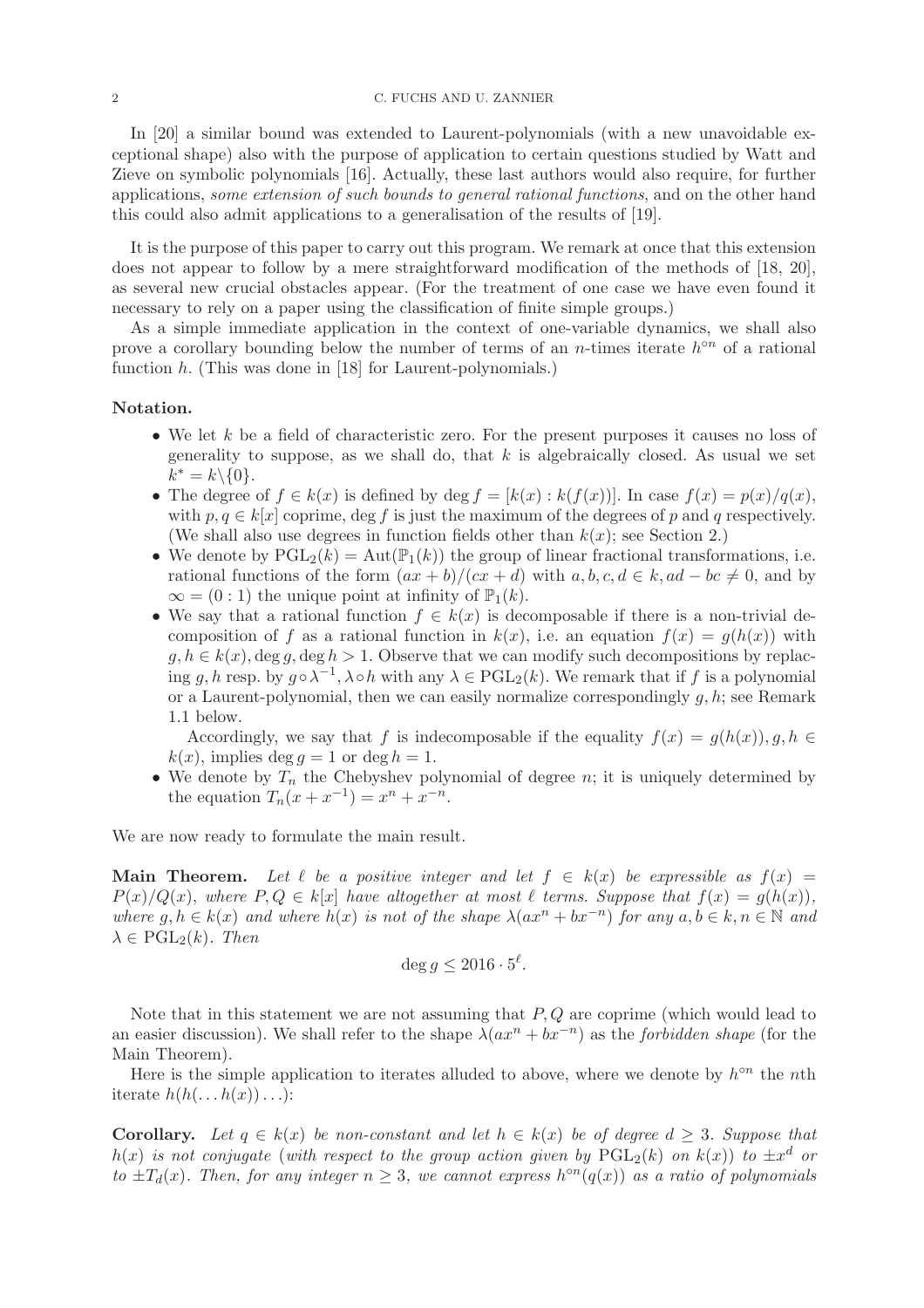having altogether less than  $\frac{1}{\log 5}((n-2)\log d - \log 2016)$  terms.

Note that in the cases  $h(x) = x^d$  and  $h(x) = T_d(x)$  we cannot obtain any bound tending to infinity with d, in view of the equations  $h^{\circ n}(x) = x^{d^n}$  in the first case and  $h^{\circ n}(x + x^{-1}) =$  $x^{d^n} + x^{-d^n}$  in the second case. We have restricted to deg  $h \geq 3$  for simplicity. If deg  $h = 2$  we may obtain a similar statement with a slightly more boring proof, or by applying this one with  $h(h(x))$  in place of  $h(x)$ . Inspection shows that the proof yields further precision on the shape of  $q(x)$  if the conclusion does not hold.

The Main Theorem takes into account the most general case, but it subdivides into a number of subcases according to the shape of  $f$  and  $h$ , where the bound takes different forms and the proofs can be more or less involved. Therefore we add to this statement the corresponding statements for the subcases; in turn, the Main Theorem follows easily from these statements.

**Theorem 1** (Polynomial case). Let  $\ell$  be a positive integer and let  $f \in k[x]$  be a polynomial with l non-constant terms. Suppose that  $f(x) = g(h(x))$ , where  $g, h \in k[x]$  and where  $h(x)$  is not of the shape  $ax^n + b$  for  $a, b \in k, n \in \mathbb{N}$ . Then

$$
\deg f + \ell - 1 \le 2\ell(\ell - 1)\deg h
$$

and

$$
\deg g \le 2\ell(\ell-1).
$$

This is [18, Theorem 1]. We remark (as is pointed out in [18]) that the exclusion of polynomials h of the shape  $ax^n + b$  is really necessary as is shown by simple examples like  $g(x) = g^*(x - b)$ , where  $g^* \in k[x]$  has  $\ell$  non-constant terms.

**Theorem 2** (Laurent case). Let  $\ell$  be a positive integer and let  $f \in k[x, x^{-1}] \setminus k[x]$  be a Laurentpolynomial with  $\ell$  non-constant terms. Suppose that  $f(x) = g(h(x))$ , where  $g \in k[x]$ ,  $h \in k[x, x^{-1}]$ and where  $h(x)$  is not of the shape  $ax^n + b + cx^{-n}$  for  $a, b, c \in k, n \in \mathbb{N}$ . Then

 $\deg f \leq 2(2\ell-1)(\ell-1)(\deg h - 2)$ 

and

deg  $q \leq 2(2\ell-1)(\ell-1)$ .

This follows at once from [20]. We again remark (as in [20]) that the exclusion of Laurentpolynomials h of the shape as in the theorem cannot be avoided as follows e.g. from the example  $T_n(x+x^{-1}) = x^n + x^{-n}$ . Thus these exceptions also have to be taken into account in the present Main Theorem.

**Remark 1.1** Suppose that  $f \in k[x]$  is a polynomial which is decomposable as a rational function:  $f = g \circ h$ ,  $g, h \in k(x)$ . Then observe that, by changing h into  $\lambda \circ h$  for a  $\lambda \in \text{PGL}_2(k)$ , and changing g into  $g \circ \lambda^{-1}$ , which does not change deg g, deg h, we may assume that g, h are polynomials: in fact, the preimage  $f^{-1}(\infty)$  consists just of  $\infty$  (since f is a polynomial) and, by choosing  $\lambda$  suitably, the same becomes true for  $g$  and  $h$ . Thus  $f$  is decomposable also as a polynomial.

Similarly for the case when f is a Laurent-polynomial, but neither  $f \in k[x]$  nor  $f \in k[x^{-1}]$ : First, the preimage  $f^{-1}(\infty)$  is  $\{0,\infty\}$ . If  $f = g \circ h$ , then  $g^{-1}(\infty)$  is either  $\{P\}$  or  $\{P,Q\}$ ,  $P,Q \in \mathbb{P}_1(k)$ ,  $P \neq Q$  and we have  $h^{-1}(P) = \{0, \infty\}$  or  $h^{-1}(\{P, Q\}) = \{0, \infty\}$ , respectively. In the first case we may choose  $\lambda$  so to assume that  $P = \infty$  and thus g is a polynomial and h a Laurent-polynomial. In the second case, if  $h^{-1}(P) = \{0\}, h^{-1}(Q) = \{\infty\},$  we choose a  $\lambda$  so to transform Q into  $\infty$  and P into 0 (this is possible since PGL<sub>2</sub>(k) is doubly-transitive). Then q becomes a Laurent-polynomial and  $h(x) = cx^n$  becomes of the forbidden shape.

(In particular, this shows that when h is a (Laurent-) polynomial, the exceptional shapes of the Main Theorem may be reduced to the shapes stated in Theorem 1 and Theorem 2.)

The normalization described in this remark shall be used repeatedly in what follows.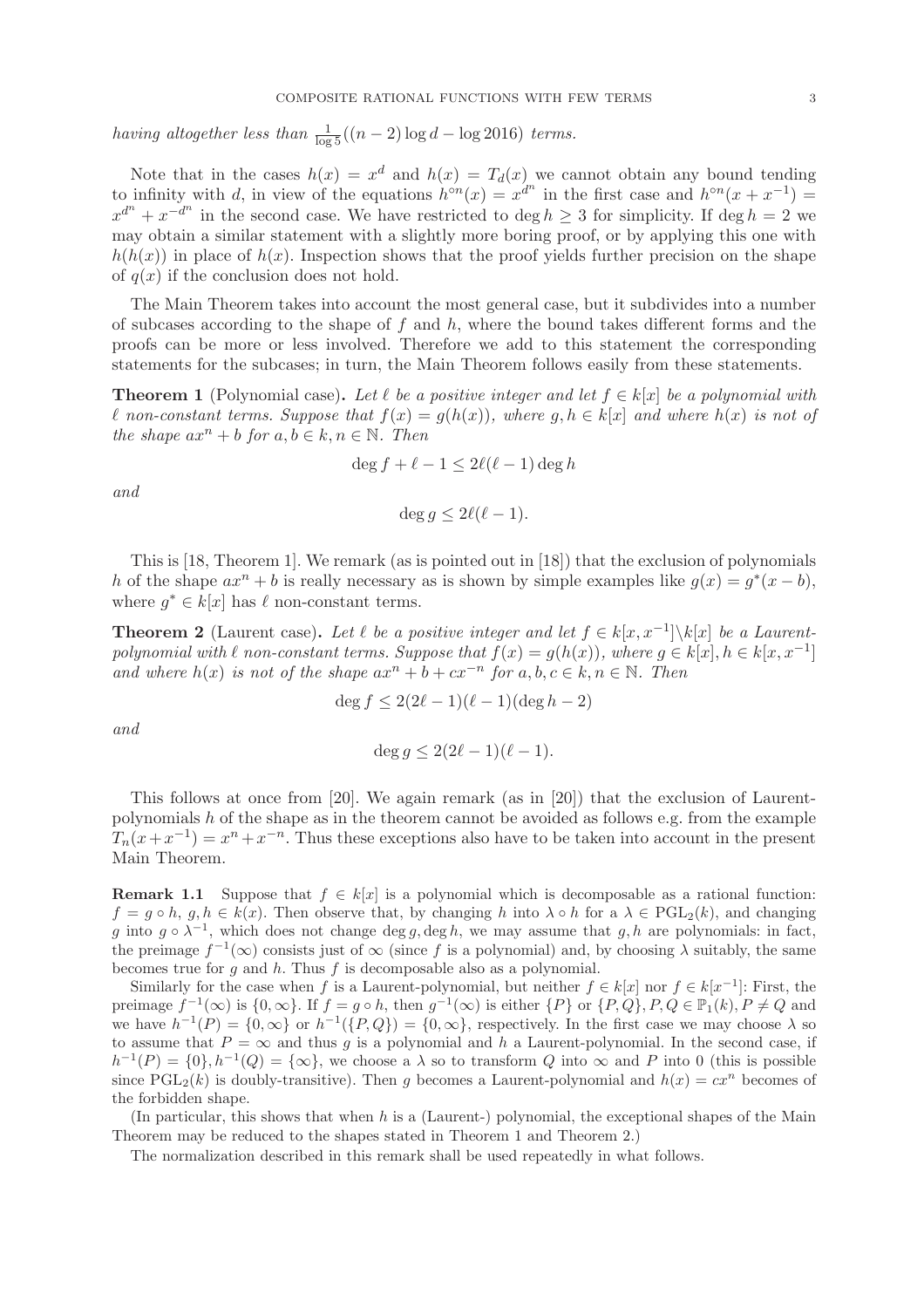These two theorems present the current state of the problem. In the next statements we give the new results, which together with the stated theorems will yield the Main Theorem.

With the phrasing '(non-)Laurent case' we refer to the shape of  $h$ ; however, even when h is a (Laurent-) polynomial, the situation differs from the previous two theorems in the fact that we compose h with a rational function  $q$  (rather than a polynomial).

Of course it may happen that  $h \notin k[x, x^{-1}]$  but  $\lambda \circ h \in k[x, x^{-1}]$  for a suitable  $\lambda \in \text{PGL}_2(k)$ , so that after changing g, h resp. by  $g \circ \lambda^{-1}$ ,  $\lambda \circ h$  we are in the Laurent case. To express rapidly this fact, we have found it convenient to introduce the following simple definition:

**Definition NL:** h satisfies  $\text{NL}$  :  $\iff$  For any  $\lambda \in \text{PGL}_2(k)$ :  $\lambda \circ h \notin k[x, x^{-1}]$ .

Namely, h satisfies NL (Non-Laurent) if h cannot be turned into a Laurent-polynomial by applying a linear fractional transformation on the left.

This definition allows us to reduce more simply the remaining cases to the following theorems:

**Theorem 3** (Laurent case for rational functions). Let  $\ell$  be a positive integer and let  $f \in k(x)$ be expressible as  $f(x) = P(x)/Q(x)$ , where  $P, Q \in k[x]$  have altogether at most  $\ell$  terms. Suppose that  $f(x) = g(h(x))$ , where  $g \in k(x)$ ,  $h \in k[x, x^{-1}]$ , and where  $h(x) \neq ax^n + b + cx^{-n}$  for any  $a, b, c \in k, n \in \mathbb{N}$ . Then we have the following two cases:

(i) If  $P, Q$  are coprime in  $k[x]$ , then

$$
\deg f \le 2(2\ell - 1)(\ell - 1)\deg h, \quad \deg g \le 2(2\ell - 1)(\ell - 1).
$$

(ii) In general we have

$$
\deg f \le (2016 \cdot 5^{\ell})(\deg h - 1), \quad \deg g \le 2016 \cdot 5^{\ell}.
$$

Note that the inequalities on the right for deg  $g$  follow from the respective ones on the left for  $\deg f$ , in view of  $\deg f = \deg q \deg h$ .

We remark that our proof of the last case (ii) in this statement is the most involved step in the whole paper and requires a result of Müller [11] relying on the classification of finite simple groups. This is not needed in the case (i), when f is in reduced form, since we may apply [20, Theorem 2\*] to the numerator and the denominator to get the conclusion; for this case we do not even need the auxiliary results in Section 2 or the normalizations from Section 3; we give the proof, which is independent of the rest, in Subsection 5.1.

We also point out that Theorem 3(ii) gives a partly new proof for Theorems 1, 2 (with a worse bound for deg  $f$ ).

**Theorem 4** (Non-Laurent case for rational functions). Let  $\ell$  be a positive integer and let  $f \in$  $k(x)$  be expressible as  $f(x) = P(x)/Q(x)$ , where  $P, Q \in k[x]$  have altogether at most  $\ell$  terms. Suppose that  $f(x) = g(h(x))$ , where  $g, h \in k(x)$  with both h satisfies NL and for every equation  $h(x) = p(q(x))$  either q satisfies NL or  $q(x) = \lambda(ax^n + bx^{-n})$  for a  $\lambda \in \text{PGL}_2(k)$  and some  $a, b \in k, n \in \mathbb{N}$ . Then

$$
\deg f \le (267 \cdot 5^{\ell})(\deg h - 1), \quad \deg g \le 267 \cdot 5^{\ell}.
$$

Before we continue with some remarks on the stated results we now give at once the deduction of the Main Theorem from the other theorems; the proof is almost immediate:

Deduction of the Main Theorem from Theorems 1, 2, 3 and 4: If f is a polynomial or a Laurent-polynomial that is decomposable as  $f(x) = g(h(x))$  with  $h(x)$  not of the forbidden shape (of the Main Theorem), then by Remark 1.1 we may change the decomposition (from  $f = g \circ h$  to  $f = (g \circ \lambda^{-1}) \circ (\lambda \circ h)$  with  $\lambda \in \text{PGL}_2(k)$  so that for the new composition factors we have either  $g, h \in k[x]$  or  $g \in k[x], h \in k[x, x^{-1}]$ ; then the result follows by Theorem 1 or Theorem 2 respectively (observe that by the assumptions of the Main Theorem the modified h certainly cannot be of the forbidden shape of the respective theorem). (We mention that as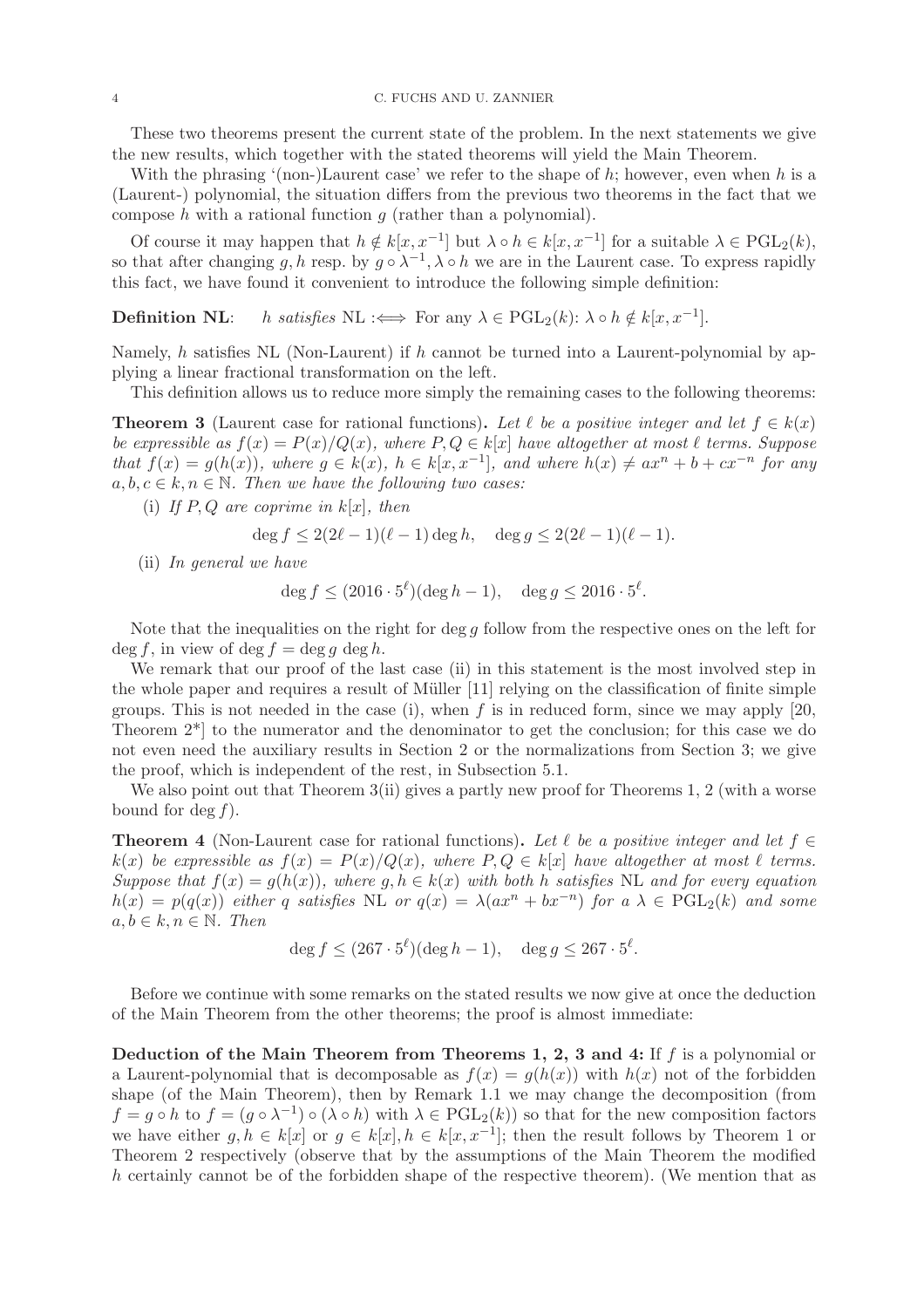noted right before Theorem 4, this opening paragraph could be skipped and subsumed in the arguments below.)

Now let  $f \in k(x)$  and  $f(x) = g(h(x))$  with  $h(x)$  not of the forbidden shape (of the Main Theorem). If h satisfies NL and for every equation  $h(x) = p(q(x))$  either q satisfies NL or  $q(x) = \lambda(ax^n + bx^{-n})$  for a  $\lambda \in \text{PGL}_2(k)$  and some  $a, b \in k, n \in \mathbb{N}$ , then the conclusion follows from Theorem 4.

Otherwise we have two cases:

In the first case, h does not satisfy NL, so there is a homography  $\lambda \in \text{PGL}_2(k)$  with  $\lambda \circ h \in$  $k[x, x^{-1}]$ ; now, on replacing g, h resp. by  $g \circ \lambda^{-1}$ ,  $\lambda \circ h$ , we may assume that  $h \in k[x, x^{-1}]$ , and the conclusion follows from Theorem 3.

In the second case there exists an equation  $h(x) = p(q(x))$  with  $p, q \in k(x)$  such that  $\lambda^* \circ q \in$  $k[x, x^{-1}]$  for a suitable  $\lambda^* \in \text{PGL}_2(k)$  and  $q(x)$  is not of the stated shape  $\lambda(ax^n + bx^{-n})$ . In this case, by changing the equation  $h = p \circ q$  into  $h = (p \circ (\lambda^*)^{-1}) \circ (\lambda^* \circ q)$ , we may again assume that  $q \in k[x, x^{-1}]$ , and we have a fortiori that  $q(x) \neq ax^n + b + cx^{-n}$  for any  $a, b, c \in k, n \in \mathbb{N}$ . Also, we have now the decomposition  $f(x) = (g \circ p)(q(x))$ , and we may apply to it Theorem 3 with  $q \circ p$  in place of q and q in place of h. Since  $\deg(q \circ p) \geq \deg q$ , the result again follows.

Since there are no further cases, the deduction of the Main Theorem is complete.  $\Box$ 

### Remark 1.2

- (i) We did not make any special effort to derive good numerical constants in the theorems; however, the exponential dependence of the bound on  $\ell$  cannot be improved using our way of reasoning. (This step occurs in the subdivision - introduced below - of the set of exponents appearing in  $P, Q$  into 'large' and 'small' ones; such a subdivision was not necessary and not taken into account in the polynomial and Laurent case treated in previous papers, which explains the better dependence on  $\ell$  obtained therein.) Also, we do not have lower bounds better than linear in  $\ell$ and we do not have definite ideas on what could be a best-possible shape for them.
- (ii) Note that in the most general case we do not assume that the 'lacunary' expression  $f(x)$  $P(x)/Q(x)$  for f is in reduced form.
- (iii) The issue arises if more is true, namely a similar bound on the mere assumption that the numerator is lacunary. This in turns naturally leads to the following strictly related question:

Question: Suppose that f is a polynomial with at most  $\ell$  terms, and that it is divisible by  $g(h(x))$  for  $g, h \in k[x]$ , deg  $g, \text{deg } h \geq 2$ ,  $h(x)$  not of the form  $ax^n + b, a, b \in k, n \in \mathbb{N}$ . Is is true that deg g is necessarily bounded only in terms of  $\ell$ ?

We feel that this question might have a positive answer in general, but certainly a proof would require new methods. Some evidence for a positive answer is provided by the case when f has at most two terms; we treat this special case in the appendix to this paper.

The strategy of our method is very roughly as follows: We choose a conjugate  $y \neq x$  of x over the field  $k(h)$ , so we have  $h(x) = h(y)$ . The equation  $f(x) = g(h(x)) \in k(h)$  then implies  $f(x) = f(y)$ . Thus we end up with  $P(x)Q(y) - P(y)Q(x) = 0$ . We view this last equation as an S-unit equation with 'few' terms (here we use the lacunarity), and apply a theorem of Brownawell-Masser (cf. Lemma 2) to bound the maximal involved degree. However, this theorem can be applied directly only to equations in which no proper subsum vanishes. Hence we are led to study the vanishing subsums of the numerator of  $f(x) - f(y)$ . If f is a (Laurent-) polynomial, this is easier because each vanishing subsum may then be written as  $p(x) - q(y) = 0$  and has the same 'separated variables' structure as the original equation. (This analysis was the one carried out in the previous papers on the topic.)

On the other hand, if  $f$  is not a Laurent-polynomial, the vanishing subsums may have a priori a different structure. To study them we then distinguish between 'large' and 'small' exponents. In order to take advantage of the alluded upper bound, we are led to investigate lower bounds for the degree  $\deg_K(z) = [K : k(z)]$  in  $K = k(x, y)$  of expressions of the form  $z = x^m y^n$ with  $m, n \in \mathbb{Z}$ ; we need a bound of the shape  $\deg_K(z) \geq \varepsilon \max\{|m|, |n|\} \deg_K(x)$  for some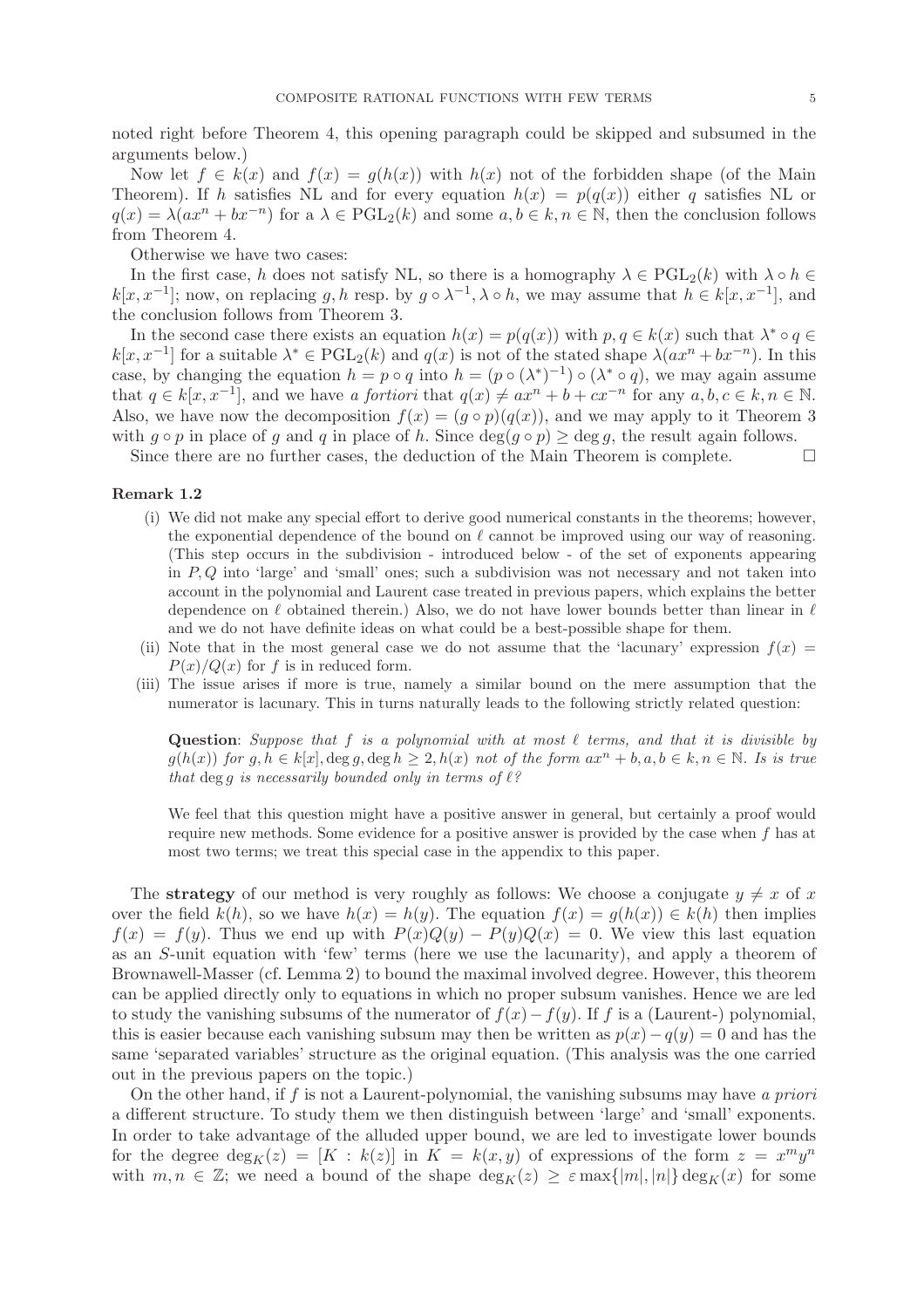specific number  $\varepsilon > 0$ , where the dependence on  $\deg_K(x)$  is essential in comparison with the upper bound that follows from the Brownawell-Masser inequality. (This problem reflects another major difference with the case of Laurent-polynomials.)

In order to overcome this issue we use the partition of the exponents mentioned before and moreover we require detailed information on the irreducible factors of  $h(Y) - h(x)$  and their associated Puiseux series; in turn, this involves a deep result by Müller in one of the cases into consideration. We do not enter now in any detail concerning this point; we shall comment further on this at the end of Section 3.

The paper is organized as follows: In the next section we will collect some auxiliary results which are all well known and which are needed in our proof. We formulate these results in a way suitable for our applications. In Section 3 we start with some first reductions and normalizations and we study lower bounds for the degree of  $x^m y^n$ . In Section 4 we give the proof of a 'big' part of our theorem; in other words we prove Theorem 4. In this case a lemma by Hajós (cf. Lemma 1) will also be of importance. In Section 5 we prove the result in the Laurent case for rational functions (that is Theorem 3), and then in the last section we give the proof of the corollary. Finally, in the appendix we discuss the afore-mentioned result concerning the more general question.

# 2. Auxiliary results

In this section we collect some auxiliary results that we will use in the proof of our theorems and that already appear in the literature; in general we shall give no proofs.

**Lemma 1** (Hajós lemma). Let  $f \in k[x]$  have  $\ell$  non-constant terms and let  $\beta \in k^*$ . Then  $\operatorname{ord}_{\beta}(f(x) - f(\beta)) \leq \ell.$ 

The proof of this lemma is in fact very easy by calculating the first  $\ell + 1$  derivatives of  $f(x) - f(\beta)$  and then reducing the resulting linear system of equations in the  $\ell + 1$  unknown coefficients to a system of Vandermonde type.

Before we state our next lemma we briefly review the theory of valuations/places on function fields (for which we refer e.g. to [10]).

For each  $\theta \in k$  we have a place of  $k(x)$  whose valuation  $v_{\theta}$  expresses the order of vanishing at  $\theta$ , namely is given by  $v_{\theta}(f) = n$  if  $f(x) = (x - \theta)^n g(x)$  with  $g(\theta) \neq 0$ . Moreover, there is a place  $\infty$  whose valuation  $v_{\infty}$  is given by  $v_{\infty}(f) = \deg Q - \deg P$  for  $f(x) = P(x)/Q(x)$  with  $P, Q \in k[x]$ . As a matter of terminology, if f has a pole at v, i.e.  $v(f) < 0$ , then the order ord $(f)$ of v as a pole of f is given by  $-v(f) > 0$ .

In this way all (normalized) valuations of  $k(x)/k$  are obtained.

Now, let K be a finite extension of  $k(x)$ . Each of the places of  $k(x)$  can be extended in at most  $[K : k(x)]$  ways to a place on K and in this way all places v on K are obtained (normalized so that  $v(K\setminus\{0\}) = \mathbb{Z}$ . Furthermore, the places of K are in a one-to-one correspondence with the points over k of a(ny) nonsingular complete curve over k with function field  $K$ ; in particular, for the rational function field  $k(x)$  the places are in one-to-one correspondence with the points of  $\mathbb{P}_1(k)$ .

For an element  $f \in K$  we define the degree (sometimes also called the height) of f with respect to  $K$  by

$$
\deg_K(f) = \sum_v \max\{0, v(f)\} = -\sum_v \min\{0, v(f)\},\
$$

where the sum is taken over all places of  $K$ ; thus it is just the number of zeros respectively poles of f counted according to multiplicity. Equivalently, we have  $\deg_K(f) = [K : k(f)]$ . A useful property for us is  $\deg_K(f) - \deg_K(g) \leq \deg_K(f)$   $\leq \deg_K(f) + \deg_K(g)$  for  $fg \neq 0$ .

As in the quoted previous papers on this topic, we shall need the following crucial result on S-units in function fields.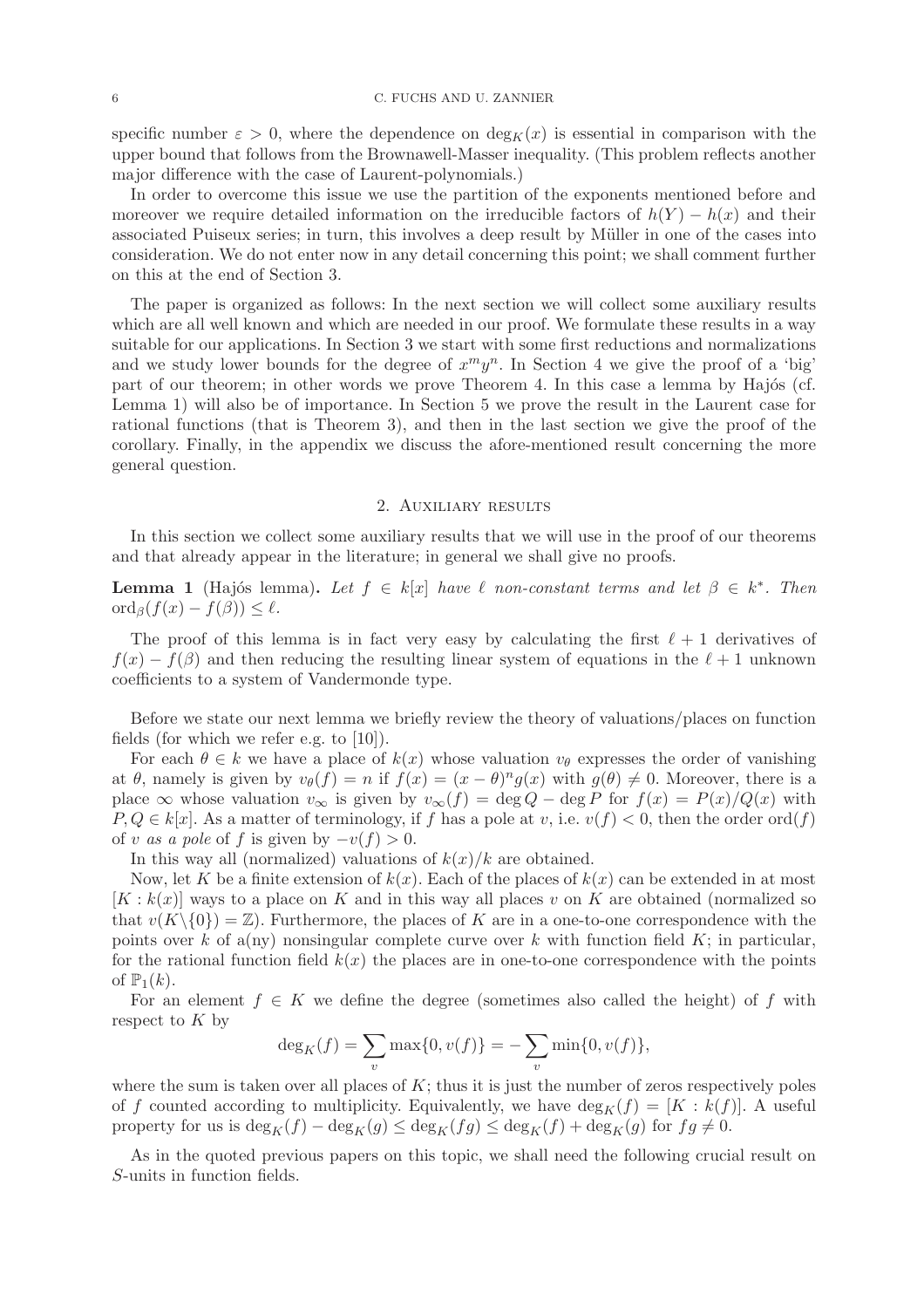**Lemma 2** (Brownawell-Masser). Let  $K/k$  be a function field (in one variable), of genus  $\mathfrak{g}$ , and let  $z_1, \ldots, z_s \in K$  be not all constant and such that  $1 + z_1 + \ldots + z_s = 0$ . Suppose also that no proper subsum of the left side vanishes. Then

$$
\max\{\deg_K(z_i)\} \le \binom{s}{2}(2\mathfrak{g}-2+|S|),
$$

where S is any set of places of K containing all zeros and poles of the  $z_i$ .

We have taken this formulation from [18, 20], but we mention again that it is an immediate consequence from [4] (or from [17]).

Our next lemma involves permutation groups, so we recall some standard definitions before giving the statement. Let  $S_n$ ,  $A_n$  denote the symmetric group and the alternating group of n elements respectively. Assume that a group G is acting on a set  $\Omega$  and let  $\alpha \in \Omega$ . The orbit of  $\alpha$  under G is defined by  $G\alpha = \{g\alpha : g \in G\}$  and the point stabilizer of  $\alpha$  in G by  $G_{\alpha} = \{g \in G : g\alpha = \alpha\}.$  A group is said to act transitively on  $\Omega$  if it has only one orbit, i.e.  $G\alpha = \Omega$  for all  $\alpha \in \Omega$ . Let m be an integer with  $1 \leq m \leq |\Omega|$  and denote by  $\Omega^m$  the mth cartesian power of  $\Omega$ . G acts on  $\Omega^m$  componentwise and the subset  $\Omega^{(m)}$  of unordered m-tuples of distinct points is  $G$ -invariant for every choice of  $G$  and  $m$ . We say that  $G$  is m-transitive if  $G$ is transitive on  $\Omega^{(m)}$ . Finally, let G be a group acting transitively on a set  $\Omega$  with at least two points. We call G primitive if each point stabilizer  $G_{\alpha}$  is a maximal subgroup of G. For these definitions we refer e.g. to [5].

**Lemma 3** (Müller). Let h be an indecomposable Laurent-polynomial, written as  $h(x) = p(x)/x^e$ ,  $p \in k[x], e \in \mathbb{N}$ , and suppose that  $d = \deg h = \deg p > e > 0$ . Then the Galois group G of the equation  $h(X) - h(x)$  over  $k(h(x))$ , as a permutation group on the d roots, is primitive and contains an element with exactly two cycles of lengths say n and  $d - n$ ; it satisfies at least one of the following:

- (i)  $\mathcal{A}_d \subseteq G$ ,
- (ii)  $d = m^2$  with  $1 < m \in \mathbb{N}, n = ma$  with  $gcd(m, a) = 1, G = (\mathcal{S}_m \times \mathcal{S}_m) \rtimes \mathbb{Z}/(2)$  and the stabilizer of a point is conjugate to  $(\mathcal{S}_{m-1} \times \mathcal{S}_{m-1}) \rtimes \mathbb{Z}/(2)$ ,
- (iii)  $d \leq 64$ .

This statement follows immediately from the paper [11] (which in turn is essentially contained in [12]); more precisely it follows from Theorem 4.8, the additional information in case (ii) comes from Theorem 3.3 that contains the main classification result for primitive permutation groups with cyclic two-orbit. The upper bound appearing in case (iii) could be replaced by an explicit list of sporadic groups, but since this has only a small impact on the numerical estimates in our theorems, we prefer not to deal with such exceptional cases of small degree.

We mention that G being 2-transitive amounts to  $(h(X) - h(Y))/(X - Y)$  being absolutely irreducible over  $k$ . This is an information (not always verified) that is important in our application to the Laurent-case for rational functions. (For polynomials the corresponding classification is due to Fried  $[7]$ ; the paper of Müller  $[11]$  also records precise information on the Galois group in this case, namely for an indecomposable  $h \in k[x], d = \deg h \geq 32$  the Galois group G of  $h(X) - h(x)$  over  $k(h(x))$  is either  $\mathbb{Z}/(p)$  or the dihedral group of p elements for some prime  $p = d$  or  $\mathcal{A}_d$  or  $\mathcal{S}_d$ ; see [11, Theorem 4.9, p. 63].)

We end this section by collecting some information on the Puiseux series for the equation  $h(Y) = h(x)$  for an  $h \in k(x)$ .

**Lemma 4.** Let  $h(x) = x^e p(x)/q(x)$  with  $p, q \in k[x]$  coprime,  $p(0)q(0) \neq 0, e \in \mathbb{Z}\setminus\{0\}$ . Define  $s = e + \deg p - \deg q$ . Assume that  $h(\infty) = \infty$ , i.e.  $s > 0$ . Let y be a solution of the equation  $h(Y) - h(x) = 0$  in an algebraic closure of  $k(x)$ .

For  $e < 0$ , the dominant terms of the possible Puiseux series for y are as follows. At  $x = 0$  there are precisely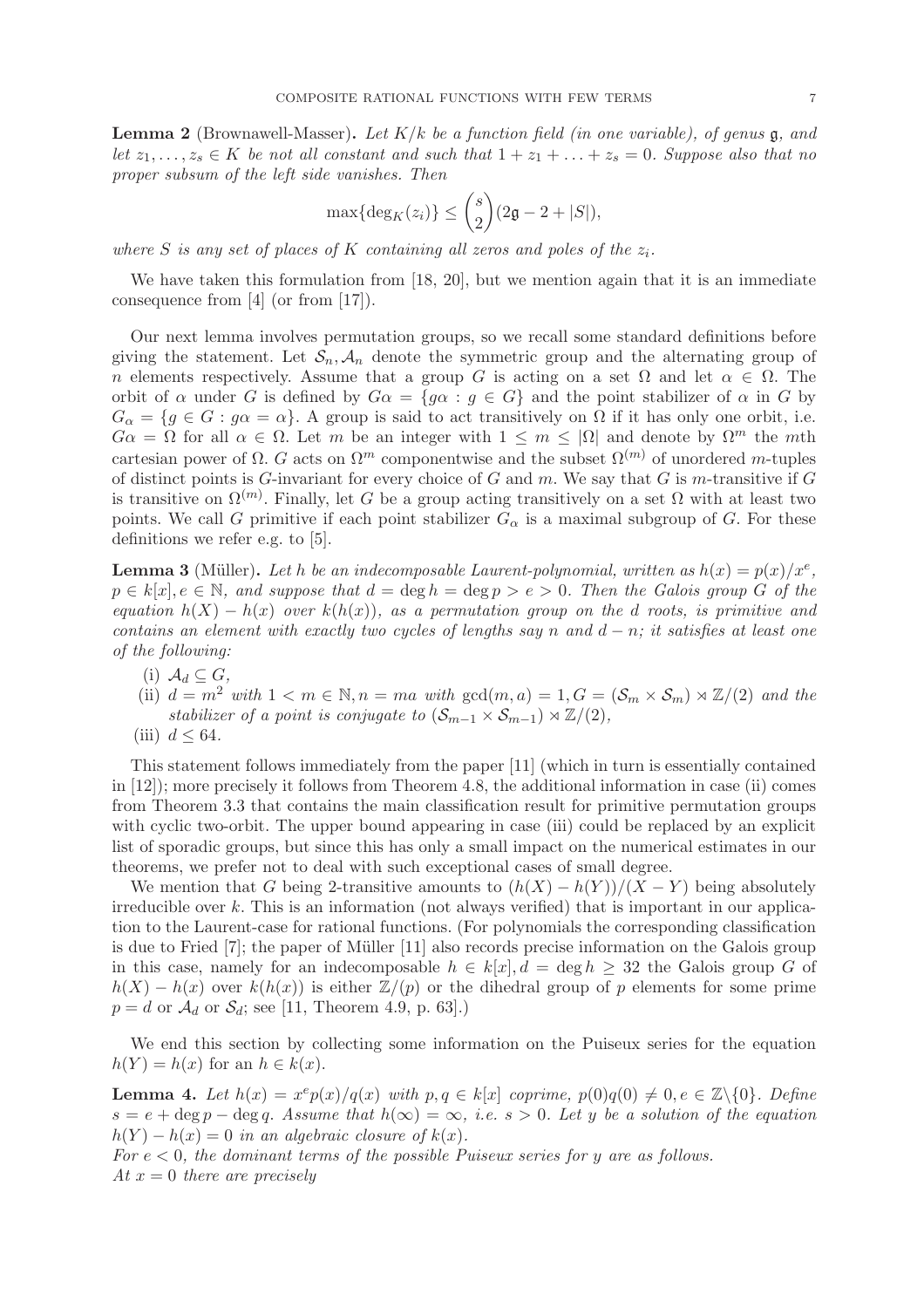1. |e| Puiseux series with  $y = \theta x + \dots$ ,  $\theta^{|e|} = 1$ ,

2. s Puiseux series with  $y = \theta x^{-|e|/s} + \ldots, \quad \theta^s = 1$ ,

3. deg q Puiseux series with  $y = \theta + \ldots$ , where  $\theta \in k^*$  satisfies  $q(\theta) = 0$ ,

and at  $x = \infty$ 

1. s Puiseux series with  $y = \theta x + \dots$ ,  $\theta^s = 1$ ,

2. |e| Puiseux series with  $y = \theta x^{-s/|e|} + \ldots$ ,  $\theta^{|e|} = 1$ ,

3. deg q Puiseux series with  $y = \theta + \ldots$ , where  $\theta \in k^*$  satisfies  $q(\theta) = 0$ .

For  $e > 0$ , the first terms of the Puiseux series are as follows.

At  $x = 0$  there are precisely

1. e Puiseux series with  $y = \theta x + \dots$ ,  $\theta^e = 1$ ,

2. deg p Puiseux series with  $y = \theta + \ldots$ , where  $\theta \in k^*$  satisfies  $p(\theta) = 0$ ,

and at  $x = \infty$ 

1. s Puiseux series with  $y = \theta x + \dots$ ,  $\theta^s = 1$ ,

2. deg q Puiseux series with  $y = \theta + \ldots$ , where  $\theta \in k^*$  satisfies  $q(\theta) = 0$ .

We remark that the dots here indicate that the terms which follow have a higher order of zero than the first one (at the relevant point).

*Proof.* We start with the case  $e < 0$  and  $x = 0$ . Observe that  $\deg h = \deg p = s + |e| + \deg q > 0$ . From the definition of  $y$  we have

(1) 
$$
h(x) = \frac{p(x)}{x^{|e|}q(x)} = \frac{p(y)}{y^{|e|}q(y)} = h(y).
$$

At  $x = 0$  we have  $h = \infty$  and therefore either  $y = 0$  or  $y = \infty$  or  $y = \theta \in k^*$  with  $q(\theta) = 0$ . In the first case, equation (1) implies that the Puiseux expansion at  $x = 0$  of y satisfies  $y^{|e|} + \ldots =$  $x^{|e|} + \ldots$  and therefore  $y = \theta x + \ldots$  for  $\theta$  an  $|e|$ th root of unity. Clearly, we have  $|e|$  series of this type. In the second case, (1) implies the relation

$$
x^{|e|} + \ldots = \frac{1}{y^s} + \ldots
$$

and therefore  $y = \theta x^{-|e|/s} + \ldots$  for  $\theta$  an sth root of unity. Altogether we have s series of that type. Finally in the third case, (1) means that we have  $y = \theta + \ldots$ , where  $\theta \in k^*$  is a root of q. Altogether there are deg q series of this type. Thus we have the result in the case  $x = 0$ .

The Puiseux factorisation of  $h(Y) - h(x)$  at  $x = \infty$  and the case  $e > 0$  can be obtained lowing the same line of arguments. following the same line of arguments.

We remark that in all cases when the series looks like  $y = \theta + \ldots$ , the root  $\theta \in k^*$  of q respectively p appears as many times as its multiplicity; we shall not need this.

### 3. Normalizations and preliminaries on degrees

Let  $\ell$  be a positive integer. The proofs of Theorem 3(ii) and Theorem 4, respectively, will be done by induction on  $\ell$ .

So let  $f \in k(x)$  with  $f(x) = P(x)/Q(x) = g(h(x)) \in k(x)$ , where  $g, h \in k(x)$ , deg  $g, \deg h > 1$ , and where  $P, Q \in k[x]$  are not necessarily coprime; however, we assume them not to be both divisible by  $x$ , which we may do without affecting their number of terms. We assume that the number of terms appearing in  $P, Q$  altogether is  $\ell$ . By the last normalization it follows that there are exactly  $\ell - 1$  non-constant terms; in particular, this implies that  $\ell \geq 2$ .

We shall assume throughout that  $h(x)$  is not of the forbidden shape  $\lambda(ax^n + bx^{-n})$  for any  $a, b \in k$ ,  $n \in \mathbb{N}$  and  $\lambda \in \text{PGL}_2(k)$ . We remark that we may consider the statements also for  $\deg h = 1$  in which case they are empty (and so trivially true) since then  $h(x)$  has forbidden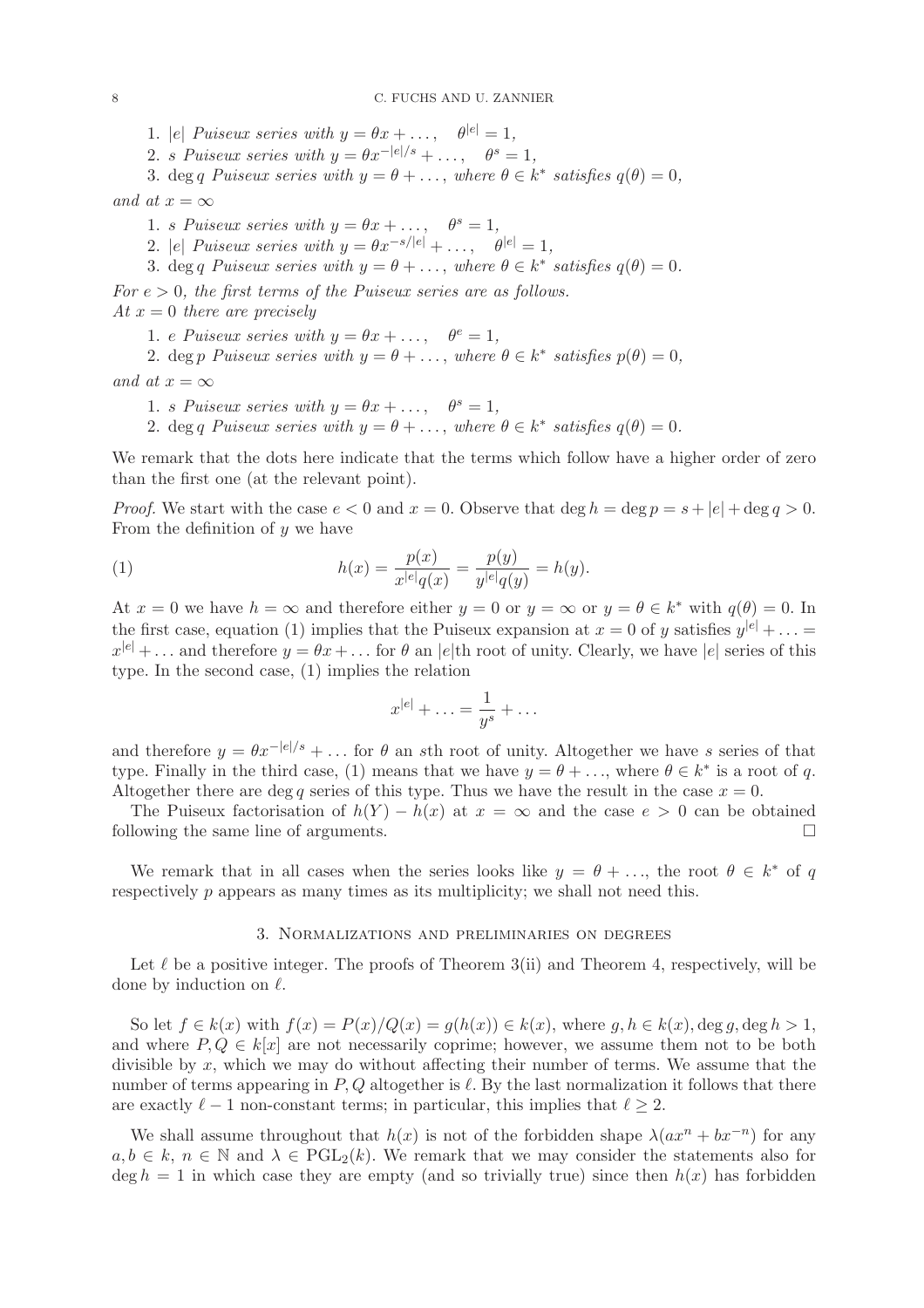shape.

As a second normalization we show that we may reduce to the case when

$$
h(\infty) = \infty
$$
 and  $g(\infty) = \infty$ .

Let us first check that we can assume  $h(\infty) = \infty$ . In fact, suppose first that we are dealing with Theorem 3(ii), i.e. that h is a Laurent-polynomial. Then either  $h(\infty) = \infty$  or  $h \in k[x^{-1}]$ . In this last case we just replace x by  $x^{-1}$ ; observe that we continue to be in the case of Theorem 3(ii) (i.e. the number of terms of  $f(x^{-1}) = P(x^{-1})/Q(x^{-1}) = x^{\deg Q - \deg P}(x^{\deg P}P(x^{-1})/(x^{\deg Q}(x^{-1}))$ is the same as that one for  $f$  and the new  $h$  is also a Laurent-polynomial). Suppose now that we are dealing with an h satisfying the assumptions for Theorem 4. In this case we replace  $q, h$ resp. by  $g \circ \lambda^{-1}$ ,  $\lambda \circ h$  for a suitable  $\lambda \in \text{PGL}_2(k)$ , i.e. such that  $h(\infty) = \lambda^{-1}(\infty)$ . Again, we remain in the case of Theorem 4. Note that the modified h continues not to be of the forbidden shape.

Now, acting on the left of g (and thus also of f) by a suitable element in  $PGL_2(k)$ , we may further achieve that  $q(\infty) = \infty$ . This normalization is harmless; it does neither modify the degree of g, nor the function h, nor the number of terms in a suitable expression for  $f$ : in fact this replaces  $P, Q$  by two independent linear forms in them.

In conclusion, from now on we assume that  $h(\infty) = g(\infty) = \infty$ .

Observe also that in proving the theorems we may assume, by a further induction on deg  $h$ , that  $h \notin k(x^n)$  for any  $n > 1$ . The theorems hold for deg  $h = 1$  since then the statements are empty.

For the induction step assume that we have  $h(x) = h^*(x^m)$  with  $h^* \in k(x)$  and  $m \in \mathbb{N}, m > 1$ . Then  $f(x) = g(h(x)) = g(h^*(x^m)) = f^*(x^m)$  for  $f^* = g \circ h^* \in k(x)$ . By grouping the terms of P, Q with respect to the residue class modulo m of their degrees, we can write  $P(x) =$  $P_0(x^m) + P_1(x^m)x + \ldots + P_{m-1}(x^m)x^{m-1}, Q(x) = Q_0(x^m) + Q_1(x^m)x + \ldots + Q_{m-1}(x^m)x^{m-1}$ with  $P_0, \ldots, P_{m-1}, Q_0, \ldots, Q_{m-1} \in k[x]$ . Since  $P(x) = f^*(x^m)Q(x)$  it follows that  $P_i(x^m) =$  $f^*(x^m)Q_i(x^m)$  for  $i = 0, 1, \ldots, m-1$ . Pick a  $j \in \{0, 1, \ldots, m-1\}$  with  $Q_j \neq 0$ . Then the equation  $P_j(x) = f^*(x)Q_j(x)$  holds and thus we have

$$
g(h^*(x)) = f^*(x) = \frac{P_j(x)}{Q_j(x)},
$$

where the terms in  $P_j, Q_j$  on the right form a subset of the terms of P, Q.

Observe that  $h \in k[x, x^{-1}]$  if and only if  $h^* \in k[x, x^{-1}]$ . Also, if h satisfies NL and for every equation  $h(x) = p(q(x))$  either q satisfies NL or  $q(x) = \lambda(ax^n + bx^{-n})$  for a  $\lambda \in \text{PGL}_2(k)$ ,  $n \in \mathbb{N}$ and  $a, b \in k$ , then the same is true for  $h^*$ . In conclusion, if we are in the cases of Theorems 3(ii), 4 for  $h$ , then we are in the respective cases for  $h^*$ .

Thus each of the statements will follow by induction once we have treated the case h not a rational function in  $x^n$ , for any  $n > 1$ , since g has not changed and moreover  $h^*(x)$  cannot be of the forbidden shape for otherwise  $h(x)$  would also be.

Next we show that it is sufficient to prove the theorems for  $h$  having one of the following two additional properties (which exclude each other):

- (H1) We have  $h \notin k(x^n)$  for any  $n > 1$  and h is indecomposable.
- (H2) We have  $h \notin k(x^n)$  for any  $n > 1$ , h is decomposable as  $h(x) = \tilde{h}(x + \eta x^{-1})$  where  $\eta \in k^*$ , and moreover every decomposition  $h(x) = p(q(x))$  with  $\deg p, \deg q > 1$  has  $q(x) = \lambda(ax + bx^{-1})$  for some  $a, b \in k^*$  and  $a \lambda \in \text{PGL}_2(k)$ .

As to (H2), note that  $h(x) = h(\eta x^{-1})$ . If we also have  $h(x) = h(cx^{-1})$  for some  $c \in k^*$ , then  $h(x) = h((c/\eta)x)$ , whence  $c/\eta$  is a root of unity, say of exact order n, so  $h(x) = h^*(x^n)$  for some  $h^* \in k(x)$ . Since this can happen only for  $n = 1$ , we see that  $c = \eta$ , so in particular  $\eta$  is uniquely determined.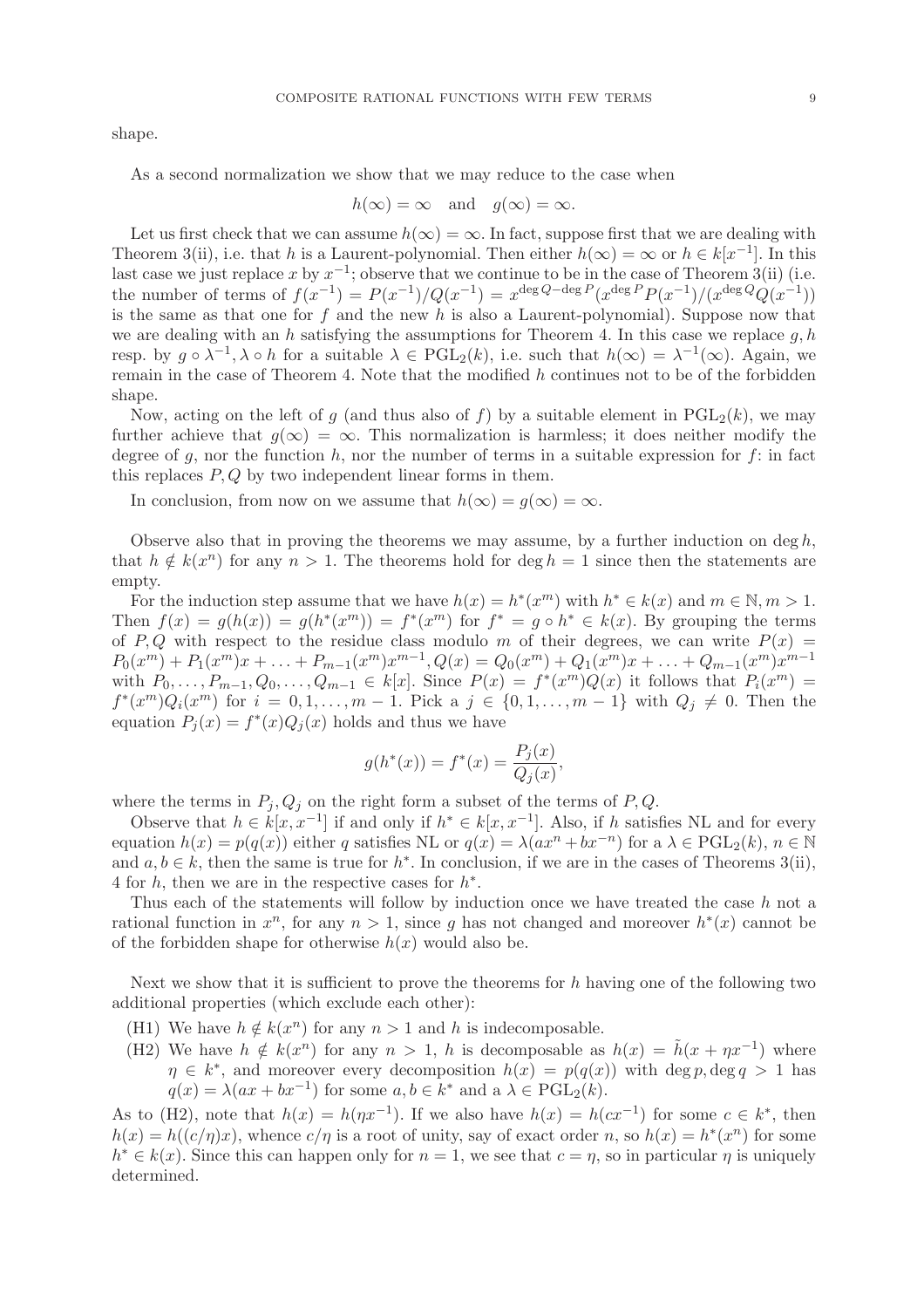Note also that since h is not of the forbidden shape, under (H2) necessarily we have deg  $\tilde{h} > 1$ .

We prove this reduction to either  $(H1)$  or  $(H2)$  by induction on deg h. We already noticed that we may suppose  $h \notin k(x^n), n > 1$ . Assume now that the theorems are proved in degree lower than deg h, the case deg  $h = 1$  being empty since h is then of the forbidden shape.

First assume that h is indecomposable. Then it satisfies  $(H1)$  and we are done if we know the result under this assumption.

Let us now assume that  $h$  is decomposable. We separately consider the cases of Theorem  $3(ii)$ and Theorem 4 respectively.

In the case of Theorem 3(ii) we have that  $h \in k[x, x^{-1}]$  and that  $h(x)$  is not of the shape  $ax^{n} + b + cx^{-n}, a, b, c \in k, n \in \mathbb{N}$ . Suppose that we have a decomposition  $h = p \circ q$ . By Remark 1.1 we may further assume (on replacing p, q resp. by  $p \circ \lambda^{-1}$ ,  $\lambda \circ q$  for a suitable  $\lambda \in \text{PGL}_2(k)$ ) that  $q$  is a Laurent-polynomial.

If in some such decomposition  $q(x)$  is not of the forbidden shape, we may replace q, h resp. by  $g \circ p, q$ , and apply induction on deg h. Otherwise (i.e. if we cannot find such a decomposition) in every decomposition  $h(x) = p(q(x))$  with  $q \in k[x, x^{-1}]$ , the inner factor  $q(x)$  is necessarily of the forbidden shape (with  $n = 1$ ). This says that either (H1) or (H2) holds.

Now we come to Theorem 4. Clearly, h is not of the forbidden shape since it satisfies NL. Let  $h(x) = p(q(x))$  be a decomposition of h; then by the assumption for Theorem 4 either q satisfies NL or (again on replacing p, q resp. by  $p \circ \lambda^{-1}$ ,  $\lambda \circ q$  for a suitable  $\lambda \in \mathrm{PGL}_2(k)$ ) we have  $q(x) = ax + bx^{-1}, a, b \in k.$  (Observe in fact that q does not lie in  $k(x^n)$  for any  $n > 1$  because h does not.) If q satisfies NL, then every decomposition of q has an inner composition factor satisfying NL or being forbidden, because otherwise  $h$  would not have this property; so we can argue by induction as before and replace  $h$  by  $q$ . Sooner or later we arrive at a stage where either h is indecomposable or for every such decomposition of h, we have  $q(x)$  of the forbidden shape  $\lambda(ax + bx^{-1}), a, b \in k, \lambda \in \mathrm{PGL}_2(k)$ . This means that (H1) or (H2) is satisfied, as wanted.

Altogether it follows that, in proving either Theorem 3(ii) or Theorem 4, we may assume (H1) or (H2) to hold.

Hence, let us assume from now on that  $h$  is not of the forbidden shape but that it satisfies either  $(H1)$  or  $(H2)$ .

Furthermore from now on, if we use the symbols  $\tilde{h}$  resp.  $\eta$ , we always refer to the special decomposition for h appearing in  $(H2)$ ; especially,  $\eta$  denotes the (unique) constant appearing therein.

To go on, we again shall distinguish two cases, in which we slightly modify the notation of Lemma 4 by changing the sign of  $e$  so that it is always positive:

•  $h(0) = \infty$ ; now we may assume deg  $h > 2$  since otherwise  $h(x)$  would be of the forbidden shape. Hence, we may write

$$
h(x) = \frac{\tilde{p}(x)}{x^e \tilde{q}(x)}
$$

with  $e > 0$ ,  $\tilde{p}, \tilde{q} \in k[x]$  coprime satisfying  $\tilde{p}(0)\tilde{q}(0) \neq 0$ ,  $d = \deg \tilde{p} = \deg h > 2$ , and finally  $s = d - e - \deg \tilde{q} > 0.$ 

•  $h(0) \neq \infty$ ; by replacing g, h resp. by  $g \circ \lambda^{-1}$ ,  $\lambda \circ h$  with  $\lambda \in \mathrm{PGL}_2(k)$  defined by  $\lambda(x) =$  $x - h(0)$ , we may assume  $h(0) = 0$  and thus we may write

$$
h(x) = \frac{x^e \tilde{p}(x)}{\tilde{q}(x)}
$$

with  $e > 0$ ,  $\tilde{p}, \tilde{q} \in k[x]$  coprime satisfying  $\tilde{p}(0)\tilde{q}(0) \neq 0, d = e + \deg \tilde{p} = \deg h \geq 2$ , and finally  $s = \deg \tilde{q} - d > 0$ .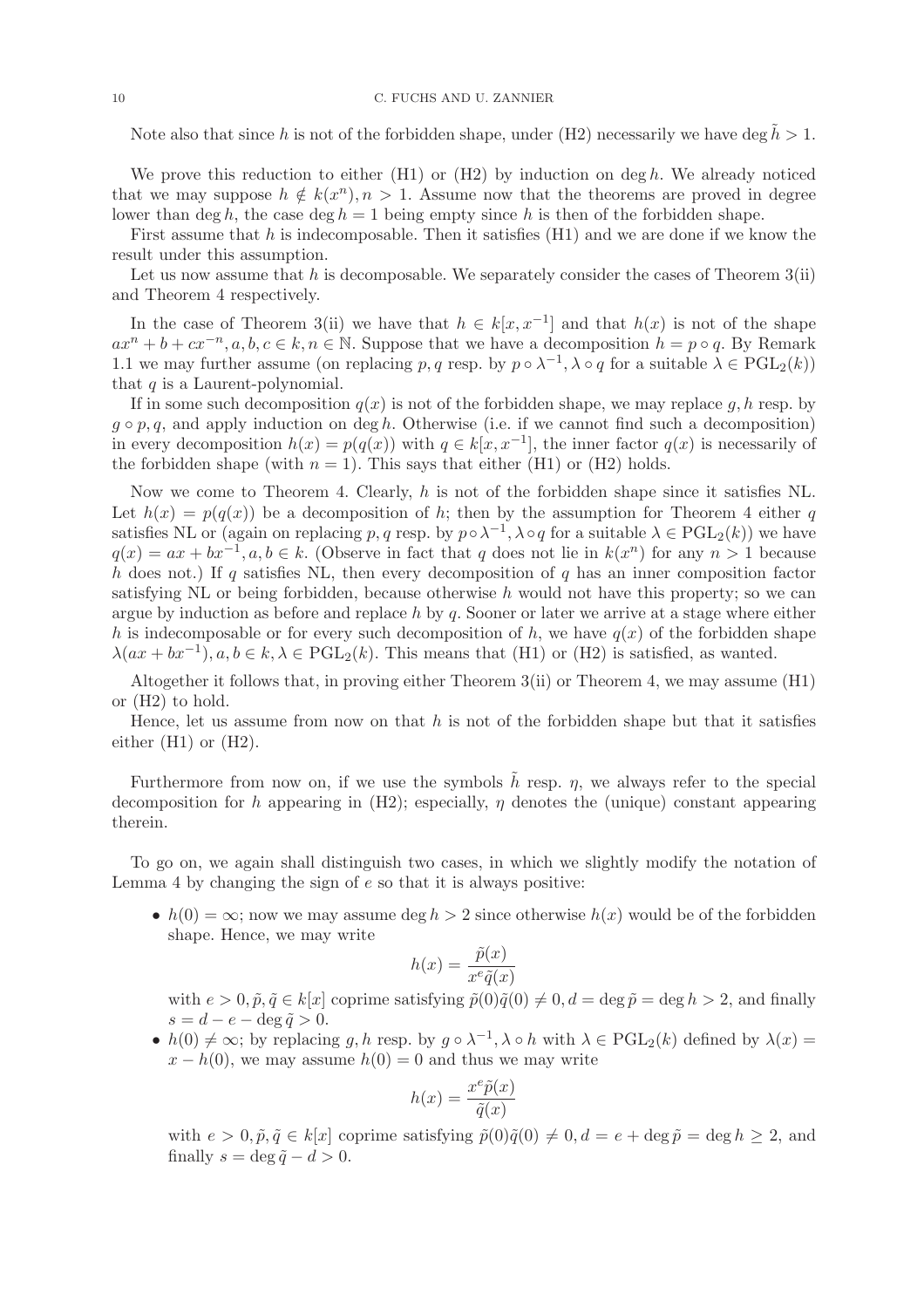(We point out that throughout the proof the symbols  $\tilde{p}, \tilde{q}, e, s$  and d will only be used to refer to the quantities related to  $h$  that are introduced above.)

In the first case, namely for  $e < 0$  or equivalently  $h(0) = \infty$ , we have the following important lemma that plays a central role in the proofs.

Before stating it, we anticipate a simple remark that shall be useful throughout: If  $K$  is a function field over k containing both x, y, with  $h(x) = h(y)$ , we have

$$
\deg_K(x) = \deg_K(y).
$$

In fact, this follows from the general equality  $\deg_K(h(u)) = (\deg h) \deg_K(u)$  for any  $u \in K \setminus k$ .

**Lemma 5.** Assume that  $h(0) = \infty$  and that either (H1) or (H2) holds. Then there exists a conjugate y of x over k(h), different from x and also from  $\eta x^{-1}$  in case (H2), such that the following holds, on putting  $K = k(x, y)$ :

- (i) if  $u \in k(x)$  is such that  $u(x) = u(y)$ , then  $u \in k(h)$ ,
- (ii) for all  $m, n \in \mathbb{N}$  we have

 $\deg_K(x^m y^n) \ge 0.12 \max\{m, n\} \deg_K(x)$ .

Moreover, if  $\min\{e, s\} \leq 0.75 \max\{e, s\}$ , then (ii) holds for all  $m, n \in \mathbb{Z}$ .

We remark that the precise numerical values here are relatively immaterial; for instance, any larger number in place of 0.75 would lead to a similar statement with 0.12 replaced by some corresponding positive number. Ultimately, this would only result in different numerical constants in the Main Theorem. (We only observe that the larger constant we get in the lower bound (ii), the better numerical constant shall be gotten in the theorems.)

*Proof.* Let  $y \neq x$  be a conjugate of x over  $k(h)$ , i.e. we have  $h(x) = h(y)$ . We define  $L = \{u \in$  $k(x) : u(x) = u(y)$ . Note that L is a subfield of  $k(x)$  and that  $k(h) \subset L \subset k(x)$ . Since y is different from x, we have  $L \neq k(x)$ . By Lüroth Theorem (cf. [14]) it follows that  $L = k(z)$  for a  $z \in k(x)$ ; thus we get  $h(x) = h^*(z)$  with  $h^* \in k(x)$ . Since  $L \neq k(x)$ , we have deg  $z > 1$ . Now let us distinguish between (H1) and (H2).

We first consider (H1): In this case h is indecomposable, so since deg  $z > 1$ , we have deg  $h^* = 1$ , i.e.  $L = k(h)$ . It clearly follows that requirement (i) is verified for any such y.

Now we turn to (H2): We have  $h(x) = \tilde{h}(q(x))$  where  $q(x) = x + \eta x^{-1}$  and  $\eta \neq 0$ . Then  $h(\eta x^{-1}) = h(x)$  (because  $q(\eta x^{-1}) = q(x)$ ). Hence  $\eta x^{-1}$  is a conjugate of x but we have excluded it too. (In fact recall that working under (H2), we assume  $y \neq x$  and  $y \neq \eta x^{-1}$ .)

Observe that since  $h(x)$  is not of the forbidden shape, we have deg  $\tilde{h} > 1$ , so in particular  $\deg h > 2$ .

Going back to the above decomposition, we assume first that deg  $h^* > 1$ . Then  $h = h^* \circ z$ with deg  $z > 1$  and deg  $h^* > 1$ . By (H2) this implies  $z(x) = \lambda(ax + bx^{-1})$  for some  $a, b \in k^*$  and  $\lambda \in \text{PGL}_2(k)$ . We have already seen (in the discussion below (H2)) that this implies  $b/a = \eta$ . It follows that  $q(x) = c\lambda^{-1}(z)$  for  $c = 1/a \in k$  and, since  $L = k(z)$ , we have also  $q \in L$ , which means  $q(x) = q(y)$ . But this is a quadratic equation in y which has the two roots  $y = x$  and  $y = \eta x^{-1}$ , and we have excluded from the beginning these possibilities. Therefore this case cannot occur.

Thus we have deg  $h^* = 1$ . However, this means that  $L = k(h)$  and so (i) is verified in this case too.

It follows that, apart from the choice  $y = x$  and possibly  $y = \eta x^{-1}$  (which may only occur in the case (H2)), any other conjugate y of x over  $k(h)$  will automatically satisfy (i). (Note that such a conjugate certainly exists, because we have deg  $h > 2$  since otherwise  $h(0) = h(\infty) = \infty$ implies that  $h(x)$  is of the forbidden shape.)

We now turn to (ii) and to the additional statement.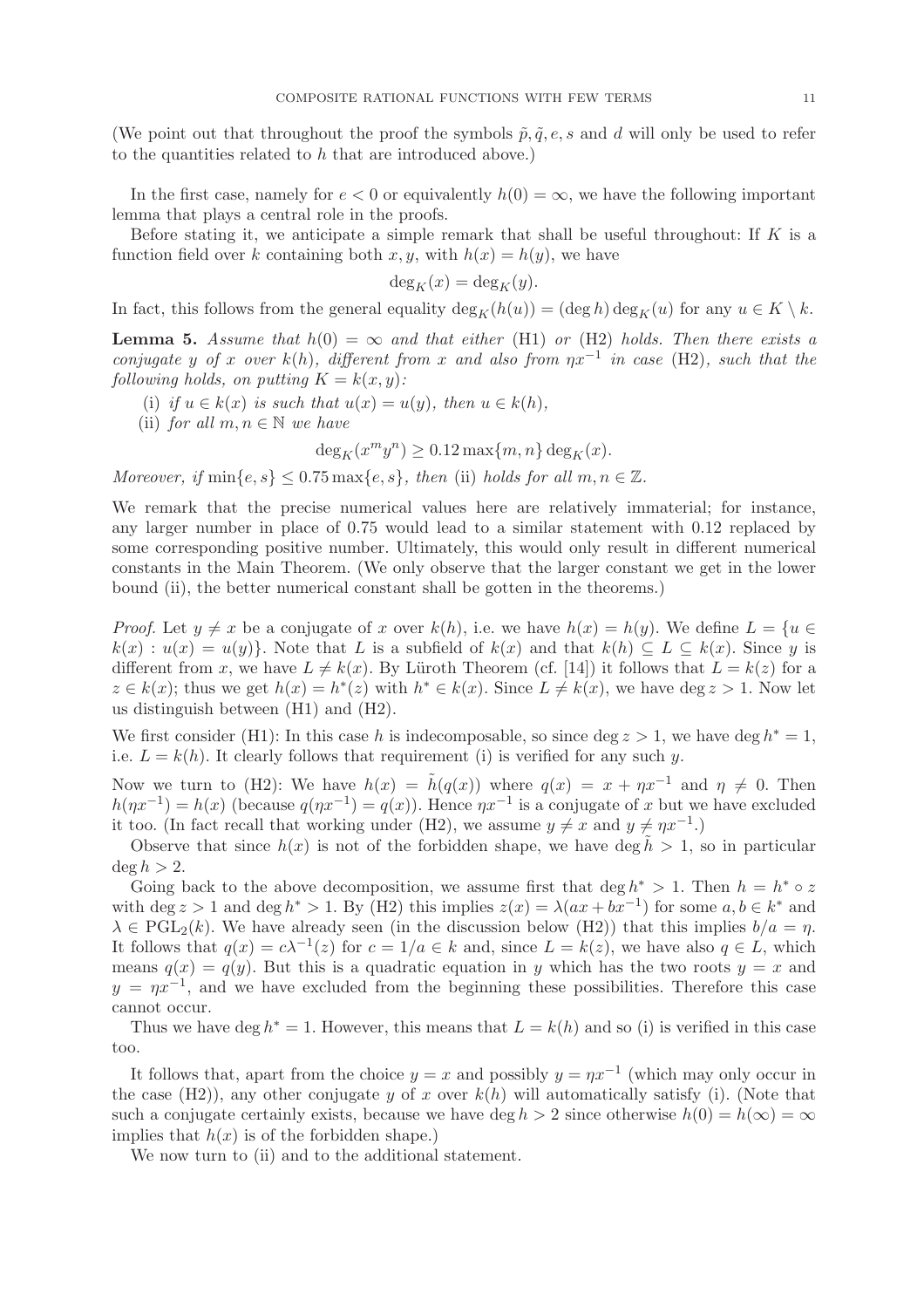For (ii) let  $z = x^m y^n$  with  $m, n \in \mathbb{N}$ . In the sequel we shall show that there exists a suitable choice for the conjugate  $y (y \neq x$  and  $y \neq \eta x^{-1}$  in case (H2)) so to satisfy (ii) for all such  $m, n$ ; this choice shall be made along the proof because we think this leads to better clarity.

However, let us immediately note that if  $|m - n| \geq 0.12 \max\{m, n\}$ , then our inequality is true no matter the choice of the conjugate. In fact, taking into account that  $\deg_K(x) = \deg_K(y)$ , from the properties of the degree we infer that in this case we have

$$
\deg_K(z) \ge (\max\{m, n\} - \min\{m, n\}) \deg_K(x) \ge 0.12 \max\{m, n\} \deg_K(x),
$$

proving (ii).

Therefore from now on in the proof of (ii), we shall choose the sought conjugate on assuming that  $m \geq 0.88n > 0$ .

For a given choice of the conjugate y, we also put  $\delta = \delta_y := [k(x, y) : k(x)]$ , so  $\deg_k(x) =$  $deg_K(y) = \delta.$ 

Finally, we put  $\varepsilon = 0.14$ . We will show that  $\deg_K(z) \geq \varepsilon m \delta$ ; this then implies that  $\deg_K(z) \geq$  $0.88\varepsilon$  max $\{m, n\}\delta \geq 0.12$  max $\{m, n\}\delta$  and thus the sought inequality.

We count the zeros of z through the zeros of x. Assume that v is a zero of x, i.e.  $v(x) > 0$ . We have now two possibilities for  $y$ :

If  $v(y) \geq 0$ , then  $v(z) \geq mv(x) \geq \varepsilon mv(x) > 0$ .

If  $v(y) < 0$ , then by Lemma 4 (or just by using the equation  $h(x) = h(y)$ ) we have  $-sv(y) = ev(x)$ and therefore

$$
v(z) = \left(m - n\frac{e}{s}\right)v(x) = m\left(\frac{s}{e} - \frac{n}{m}\right)\frac{e}{s}v(x).
$$

If

$$
\left(\frac{s}{e} - \frac{n}{m}\right) \ge \varepsilon \frac{s}{e}
$$

then we get

$$
\deg_K(z) = \sum_{v} \max\{0, v(z)\} \ge \sum_{v(x)>0} \max\{0, v(z)\} \ge \varepsilon m \sum_{v(x)>0} v(x) = \varepsilon m \delta,
$$

because  $\delta = \deg_K(x) = \sum_{v(x)>0} v(x)$ .

The same inequality also follows if we assume that, in the irreducible factor of  $h(Y) - h(x)$ defining y, there are at least  $\varepsilon\delta$  Puiseux series at  $x = 0$  of type 1. or 3., in the notation of Lemma 4; in fact, in such case we have

$$
\deg_K(z) \ge m \sum v(x) \ge \varepsilon m \delta,
$$

where the sum is taken over all zeros of x, and corresponding to a Puiseux series at  $x = 0$  of type 1. or 3. in Lemma 4.

So in proving our conclusion let us assume that (2) is not true and that the number of Puiseux series at  $x = 0$  of type 1. and 3. is less than  $\varepsilon \delta$ .

Now we count the poles of  $z$  through the poles of  $x$ .

If  $v(x) < 0$ , then either  $v(y) \leq 0$  and therefore  $v(z) \leq mv(x) \leq \varepsilon mv(x) < 0$  or  $v(y) > 0$ . In the last case, again by Lemma 4, we have  $ev(y) = -sv(x)$ , which implies

$$
v(z) = m\left(\frac{e}{s} - \frac{n}{m}\right)\frac{s}{s}v(x).
$$

As before we get  $\deg_K(z) \geq \varepsilon m \delta$  unless

$$
\left(\frac{e}{s}-\frac{n}{m}\right)<\varepsilon\frac{e}{s}
$$

and unless the number of Puiseux series at  $x = \infty$  of type 1. and 3. is less than  $\varepsilon \delta$ .

In the remaining cases we have by the last displayed inequality and by (2) that

$$
(1-\varepsilon)\frac{e}{s} < \frac{n}{m} \quad \text{and} \quad (1-\varepsilon)\frac{s}{e} < \frac{n}{m}.
$$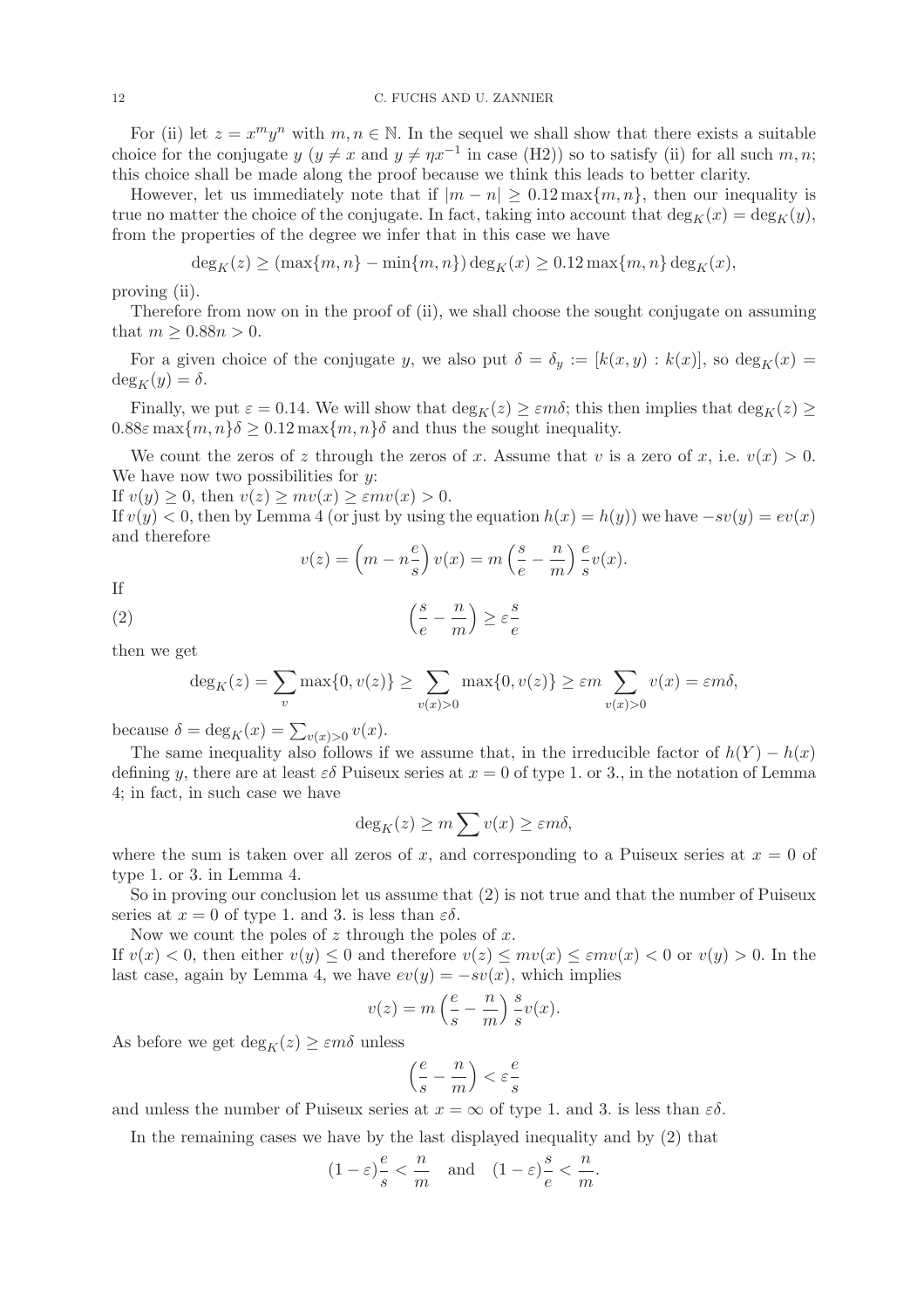But since  $m > 0.88n > 0$  we get

$$
\frac{\max\{e,s\}}{\min\{e,s\}} < \frac{n}{(1-\varepsilon)m} \le \frac{1}{0.88(1-\varepsilon)} \le \frac{1}{0.75}.
$$

It follows that

(3) 
$$
\min\{e, s\} > 0.75 \max\{e, s\}.
$$

Moreover, we also have that the number of Puiseux series of type 1. and 3. at  $x = 0$  and at  $x = \infty$  is less than  $\varepsilon \delta$  in every irreducible factor defining a  $y \neq x, \eta x^{-1}$  over  $k(h)$ .

The number of Puiseux series at  $x = 0$  of type 1. and 3. in the Puiseux factorisation of the numerator of  $(h(Y) - h(x))/(Y - x)$  is  $e + \deg \tilde{q} - 1 = d - s - 1$ , which follows from Lemma 4. (The subtraction of 1 comes from the factor  $Y - x$  which clearly contains exactly one series of type 1. or 3. at  $x = 0$ , whereas the factor  $xY - \eta$ , in case (H2), has no series of this type at  $x = 0$  at all.)

Since we are in the case where we assume that in each irreducible factor, of degree  $\delta$ , of the numerator of  $(h(Y) - h(x))/(Y - x)$  there are at most  $\varepsilon \delta$  such series, by summing up the contributions from each factor we conclude that  $d-s-1 < \varepsilon(d-1)$  and  $(1-\varepsilon)d+\varepsilon-1 < s$ . From (3) we get  $0.75s < e$ . Hence, we obtain  $d-\deg \tilde{q} = e+s > 1.75s > 1.75(1-\varepsilon)d-1.75(1-\varepsilon)$  and therefore  $0 \le \deg \tilde{q} < (-0.75+1.75\varepsilon)d+1.75(1-\varepsilon) \le 3(-0.75+1.75\varepsilon)+1.75(1-\varepsilon) = -0.01 < 0.$ (In fact we have used that by our choice  $\varepsilon = 0.14$  we have  $-0.75 + 1.75\varepsilon < 0$  and that  $d \ge 3$ .)

This contradiction implies that in at least one irreducible factor the number of Puiseux series at  $x = 0$  of type 1. and 3. is  $\geq \varepsilon \delta$  and by choosing y as a root corresponding to such a factor we conclude the sought inequality. (We could have also argued with the number of Puiseux series at  $x = \infty$  of type 1. and 3. and on using that  $s > 0.75e$ .

Finally, we prove the remaining part of the statement. We have already seen that, if  $\min\{e, s\} \leq 0.75 \max\{e, s\}$ , then we get the sought lower bound for  $\deg_K(z)$  for all positive exponents independently of the choice of the irreducible factor from which we take  $y$  (excluding, as always,  $y = x$  and  $y = \eta x^{-1}$  in case (H2)). Observe also that the case of both exponents negative follows trivially from the positive case since  $\deg_K(z) = \deg_K(1/z)$ .

Now we consider the exponents of opposite sign. Let  $z = x^m y^n$  with  $m, n \in \mathbb{Z}$  and  $mn < 0$ . As above, if  $||m| - |n|| \geq 0.12 \max\{|m|, |n|\}$ , then the sought inequality holds independently of the choice of the conjugate.

Therefore, and since  $\deg_K(z) = \deg_K(1/z)$ , we may just consider the cases  $z = x^m y^{-n}$  with  $m \geq 0.88n > 0$ . We put  $\varepsilon = 0.14$  as before. We will again show that  $\deg_K(z) \geq \varepsilon m \delta$  from which it then follows  $\deg_K(z) \geq 0.88\varepsilon \max\{m, n\}$   $\delta \geq 0.12 \max\{m, n\}$  and so the sought inequality.

As above, we count the zeros of z through the zeros of x. Let v be such a zero of x. If  $v(y) \leq 0$ , then  $v(z) \geq mv(x)$ . Therefore, if there are  $\geq \varepsilon \delta$  Puiseux series at  $x = 0$  of type 2. or 3. in at least one irreducible factor, then we can choose it to define y and the sought inequality follows. Similarly, arguing with the poles of x, it suffices that at least one of the factors contains  $\geq \varepsilon \delta$ Puiseux series at  $x = \infty$  of type 2. or 3. since then we again get the sought inequality for the corresponding  $y$ .

We now show that the assumption  $\min\{e, s\} \leq 0.75 \max\{e, s\}$  implies the existence of such a factor.

Assume that  $0.75s \ge e$  and that at  $x = 0$  all factors different from  $Y - x, xY - \eta$  have at most  $\varepsilon\delta$  Puiseux series at  $x = 0$  of type 2. or 3. The arguments under (H1) and (H2) are slightly different; we first consider (H2): Then  $d - e - 1 = s + \deg \tilde{q} - 1 < \varepsilon (d - 1)$  (now the subtraction of 1 comes from the factor  $xY - \eta$  which clearly contains exactly one series of type 2. or 3. at  $x = 0$ , whereas the factor  $Y - x$  has no series of this type at  $x = 0$  at all). It follows that  $d - \deg \tilde{q} = e + s \leq 1.75s < 1.75\varepsilon(d-1) - 1.75 \deg \tilde{q} + 1.75$  and therefore  $0 \le 0.75 \deg \tilde{q} \le (1.75\varepsilon - 1)d + 1.75(1-\varepsilon) \le 3(1.75\varepsilon - 1) + 1.75(1-\varepsilon) = 3.5\varepsilon - 1.25 = -0.76 < 0,$ a contradiction (by our choice  $\varepsilon = 0.14$ ). In the case (H1) the assumption that at  $x = 0$ all factors different from  $Y - x$  (now there is no factor  $xY - \eta$ ) have at most  $\varepsilon \delta$  Puiseux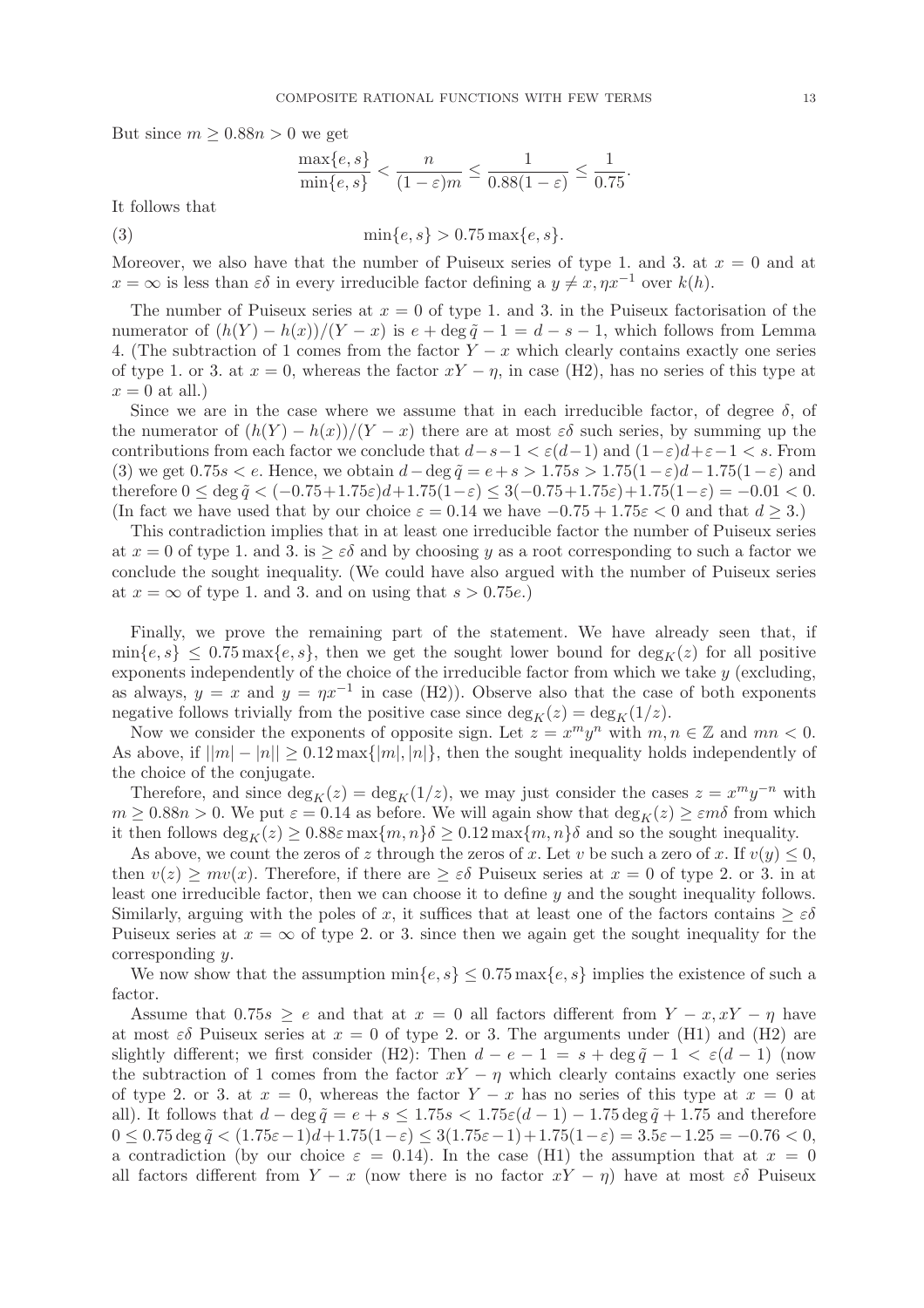series of type 2. or 3. implies  $d - e = s + \deg \tilde{q} < \varepsilon d$ , and then the contradiction follows from  $0 \leq 0.75 \deg \tilde{q} < (1.75\varepsilon - 1)d < 0$  by our choice of  $\varepsilon$ .

If  $0.75e \geq s$  one can argue similarly with the Puiseux series at  $x = \infty$  by using that  $\varepsilon = 0.14$ . Thus the proof of the statement is complete.

In the second case, namely  $e > 0$  or equivalently  $h(0) = 0$ , the situation is simpler and we need less. Here we have the following

**Lemma 6.** Assume that  $h(0) = 0$  and that either (H1) or (H2) holds. Then there exists a conjugate y of x over k(h), different from x and also from  $\eta x^{-1}$  in case (H2), such that the following holds:

(i) if  $u(x) = u(y), u \in k(x)$ , then  $u \in k(h)$ ,

(ii) for all 
$$
m, n \in \mathbb{N}
$$
 we have

$$
\deg_K(x^m y^n) \ge \max\{m, n\} \deg_K(x),
$$

where  $K = k(x, y)$ .

*Proof.* For (i) we can argue as in the previous lemma; just observe that the alternative  $(H2)$ is clearly excluded since we have  $h(\infty) = \infty$  and  $h(0) = 0$ , hence  $h(x)$  cannot be of the shape  $\tilde{h}(x + \eta x^{-1})$  with  $\eta \neq 0$ . It follows that for every conjugate y of x over k(h), that is different from x, condition (i) will be satisfied. Let y be such a conjugate and define  $\delta = [k(x, y) : k(x)]$ .

Now we prove (ii). Let  $z = x^m y^n, m, n \in \mathbb{N}$ . We may assume that  $m \ge n \ge 0$  since otherwise we just have the change the role of x and  $y$  (observe that here we have already chosen the conjugate y) in the arguments below. As in the proof of Lemma 5 we count the zeros of z by going through the zeros of x. Assume that  $v(x) > 0$ . Clearly,  $v(y) < 0$  is impossible and so we have  $v(y) \geq 0$ . In this case we get  $v(z) \geq mv(x)$ . It immediately follows that

 $deg_K(z) \geq m\delta$ 

independently of the factor from which we choose y. This already proves the statement.  $\square$ 

Note that in both cases for h (that is for both possible values for  $h(0)$ ) we have, for every conjugate y of x over  $k(h)$ , that  $\deg_K(x) = \deg_K(y) \leq d-1$  (as follows immediately from  $h(x) = h(y)$ .

Further strategy: Let us emphasize that the lower bounds obtained in the last two lemmas work only on additional conditions, namely concerning the ratio  $s/e$  or the signs of m, n. In the non-Laurent case and for  $h(0) = 0$  there are now different devices which prevent us from the need of more, but in the remaining situations, i.e. in the Laurent case with  $h(0) = \infty$ , we need a bound which does not depend on these issues: Therefore, to overcome this difficulty, we start there by choosing a factor (or equivalently a conjugate  $y$ ) so that Lemma 5(i) holds. Further, if  $s/e$  is not near to 1 we can choose it so that the bound holds for all  $m, n$ , whereas if  $s/e$  is near to 1, we can only say that the bound holds for non-negative  $m, n$  for an appropriate choice of the factor. Hence, no difficulty arises if  $s/e$ is not near to 1. In the case when  $s/e$  is near to 1, we could first choose the factor so that the bound holds for non-negative  $m, n$ , but then the factor is fixed and we cannot change it anymore. This means that if we want the estimate for all  $m, n \in \mathbb{Z}$  we need a priori more information on the possible factors and this is the place where the result of Müller  $[11]$  will play an essential role (see Subsection 5.2 for the precise statement and the detailed proof of this).

After these remarks we are now ready to prove Theorem 3(ii) and Theorem 4, which we will do in the following two sections. Before we start we summarise, for the readers convenience, some points of the proof.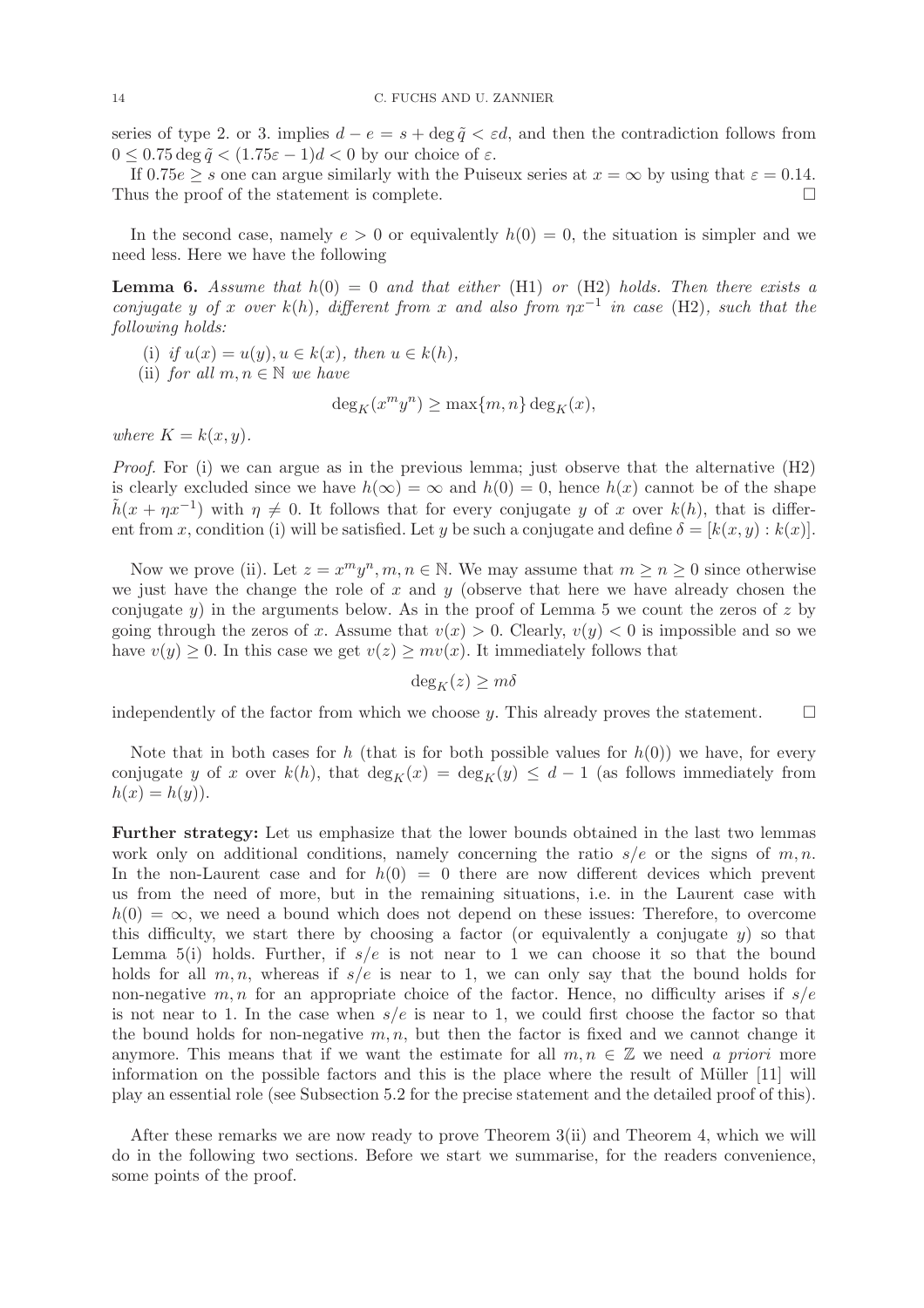In the first place, we are arguing by induction on  $\ell$  and, for given  $\ell$ , also by a second induction on deg h.

Further, we recall the normalizations obtained so far: We may assume that P, Q are not both divisible by x, that  $g(\infty) = h(\infty) = \infty$ , that  $h(0) \in \{0, \infty\}$  and that h satisfies (H1) or (H2). (This last reduction has been shown in Section 3, before Lemma 5.)

#### 4. The non-Laurent case for rational functions

In this section we shall give the proof of Theorem 4. Let  $f(x) = q(h(x))$  with the notation and normalizations just recalled.

Note that the assumption that h satisfies NL implies that deg  $\tilde{q} \geq 1$  and deg  $\tilde{p} \geq 1$ , where we refer to the displayed equations  $h(x) = x^{\pm e} \tilde{p}(x) / \tilde{q}(x)$  just before Lemma 5. (E.g., if  $\tilde{p}$  would be constant, 1/h would be a Laurent-polynomial.)

As before, we shall consider two cases depending on whether  $h(0) = \infty$  or  $h(0) = 0$ .

4.1. **Proof of Theorem 4 in the case**  $h(0) = \infty$ . First we shall use the lacunarity of f to partition the set  $\Sigma$  of exponents appearing in  $P, Q$  into two groups with a controlled gap. We set

$$
\Sigma = \{0 = m_1 < m_2 < \dots < m_\ell\}
$$

for the set of exponents appearing in P, Q (ordered by size); especially we have  $m_\ell > \text{deg } f$  (with equality if P, Q are coprime). Observe that  $|\Sigma| = \ell \geq 2$ . We partition  $(0, m_{\ell}]$  into infinitely many intervals  $(m_{\ell}/3, m_{\ell}], (m_{\ell}/9, m_{\ell}/3], \ldots$ . It follows that at least one interval, say  $(m_{\ell}/3^l, m_{\ell}/3^{l-1}]$ with  $2 \leq l \leq \ell$ , is disjoint from  $\Sigma$ . We set

$$
\Sigma_L = \{ m \in \Sigma : m > m_{\ell}/3^{l-1} \},
$$
  

$$
\Sigma_S = \{ m \in \Sigma : m \le m_{\ell}/3^l \}.
$$

So  $\Sigma = \Sigma_L \cup \Sigma_S$  and any difference  $m' - m, m' \in \Sigma_L, m \in \Sigma_S$  satisfies

$$
m'-m>(2/3^l)m_{\ell}.
$$

Moreover, the difference between any two elements in  $\Sigma_S$  is at most  $m_{\ell}/3^l$ .

Let y be the conjugate of x over  $k(h)$  from Lemma 5. From the equation  $f(x) = g(h) \in k(h)$ we deduce  $f(x) = f(y)$ . Writing  $f(x) = P(x)/Q(x)$  we get the equation

$$
P(x)Q(y) - P(y)Q(x) = 0.
$$

This gives a relation involving terms of the form  $x^m y^n$  with  $m, n \in \Sigma$  and with at most  $\ell^2 - 1$ such summands. (Recall in fact that  $f(\infty) = \infty$ , so  $m_\ell$  appears only in P and this implies that  $x^{m_\ell}y^{m_\ell}$  does not occur in the relation above.)

We say that a term of the said form is of type LL if  $(m, n) \in \Sigma_L \times \Sigma_L$ ; similarly terms of type SL, LS and SS are defined.

We partition the sum on the left of this equation into minimal vanishing subsums, where no further proper subsum vanishes. (This partition may be possibly done in several ways; we can choose freely one of them.) Observe that in order to apply Lemma 2 to one of these minimal vanishing subsums we first have to normalize it, on dividing by one of the terms, so that the constant term 1 appears in the sum.

Let us assume that there is such a minimal vanishing subsum containing a term of type LL and another one of type SS. The ratio z of these terms is of shape  $x^m y^n$  where  $m, n \in \Sigma_L - \Sigma_S$ . So m and n are  $> (2/3<sup>l</sup>)m<sub>l</sub>$ . An application of Lemma 5 leads to

$$
\deg_K(z) \ge \frac{2\varepsilon}{3^l} m_\ell \delta \ge \frac{2\varepsilon}{3^\ell} m_\ell \delta,
$$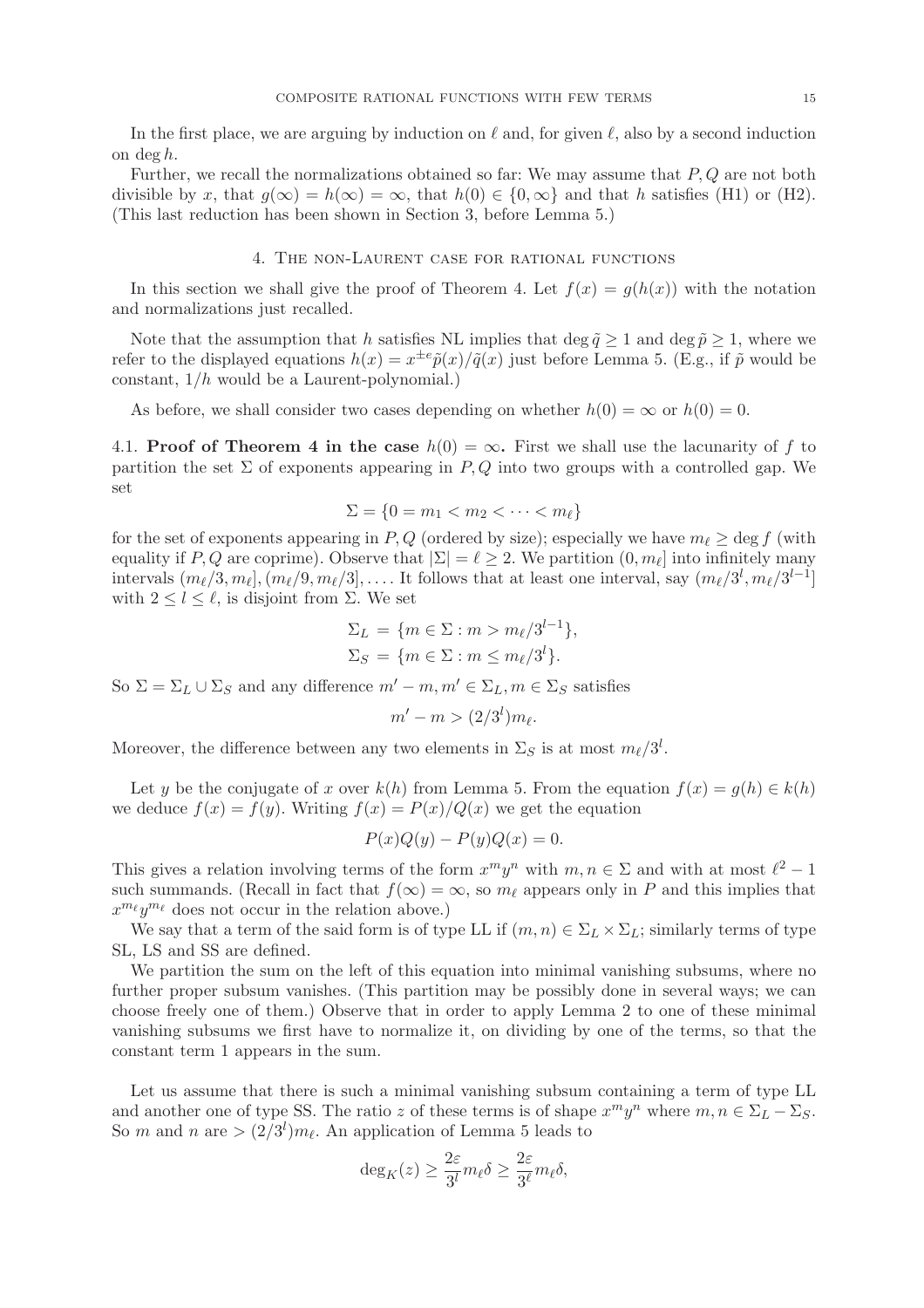where  $K = k(x, y), \delta = \deg_K(x) = \deg_K(y) = [K : k(x)]$  and  $\varepsilon = 0.12$ . Then, by Lemma 2, we get

$$
\frac{2\varepsilon}{3^{\ell}}m_{\ell}\delta \leq {\ell^2-2 \choose 2}(2\mathfrak{g}-2+|S|),
$$

where  $\mathfrak g$  is the genus of  $k(x, y)$ . We have

$$
\mathfrak{g}\leq (\delta-1)^2
$$

(where we use that  $\delta = \deg_K(x) = \deg_K(y)$  and therefore the bound follows from Castelnuovo's inequality; cf. [14, III.10.3 Theorem]).

Further, the set S consisting of the zeros and poles of x and y in K satisfies  $|S| \leq 2(\deg_K(x) +$  $deg_K(y)$   $\leq 4\delta$  and so  $2\mathfrak{g} - 2 + |S| \leq 2(\delta - 1)^2 - 2 + 4\delta = 2\delta^2$ . Therefore we get

$$
m_{\ell} \le \frac{3^{\ell}}{2\varepsilon} {\ell^2 - 2 \choose 2} 2\delta \le \frac{3^{\ell}}{\varepsilon} {\ell^2 - 2 \choose 2} (d-1) \le (267 \cdot 5^{\ell})(d-1),
$$

where we have used the inequality

(4) 
$$
{\ell^2 - 2 \choose 2} = {\ell^2 - 2(\ell^2 - 3) \over 2} \le 32 \cdot {\binom{5}{3}}^{\ell}.
$$

(Here the constant 32 is obtained by bringing the exponential term to the left and calculating the maximal values of the resulting function in  $\ell$  by differentiation; this gives a polynomial equation of degree 4 that has its positive roots at 1.5717... and at 8.1381....)

If there is a minimal vanishing subsum that involves both terms of type LS and of type SS, then the ratio z is of the shape  $z = x^m y^n$  with  $m \ge (2/3^l) m_{\ell}$  and  $|n| \le m_{\ell}/3^l$ . Hence,

$$
\deg_K(z) \ge |m| \deg_K(x) - |n| \deg_K(y) = (|m| - |n|) \delta \ge \frac{1}{3^{\ell}} m_{\ell} \delta
$$

leading even to a better bound than before. We can argue similarly for subsums involving terms of type SL and SS.

We may therefore assume that each minimal vanishing subsum involves either just terms of the type SS or the rest (i.e.  $(\Sigma_L \times \Sigma_S) \cup (\Sigma_S \times \Sigma_L) \cup (\Sigma_L \times \Sigma_L)$ ). Let us then write

$$
P(x) = a(x) + A(x)
$$
  

$$
Q(x) = b(x) + B(x)
$$

where the capitals involve precisely those exponents which lie in  $\Sigma_L$ . The full relation is

$$
a(x)b(y) - a(y)b(x) + A(x)B(y) - A(y)B(x)
$$
  
+ $A(x)b(y) - A(y)b(x) + a(x)B(y) - a(y)B(x) = 0$ 

and the above shows that we may assume

$$
a(x)b(y) = a(y)b(x).
$$

Now we show that we can also reduce to the assumption  $a(x)b(x) \neq 0$ . In the first place,  $a(x) \neq 0$  since  $a(x)$  involves a constant term; this follows from  $P(0) \neq 0$ , which in turn is implied by  $f(0) = g(h(0)) = g(\infty) = \infty$ . (Recall also that, although P, Q are not supposed to be coprime, we are working under the harmless normalization that they do not both vanish at 0.)

For the reduction to the crucial fact that  $b(x) \neq 0$  we will use that we are in the non-Laurent case (in fact we only need deg  $\tilde{q} \geq 1$ , which is implied by NL). We start by writing

$$
f(x) = \frac{P(x)}{Q(x)} = \frac{P(x)}{x^E \tilde{Q}(x)}
$$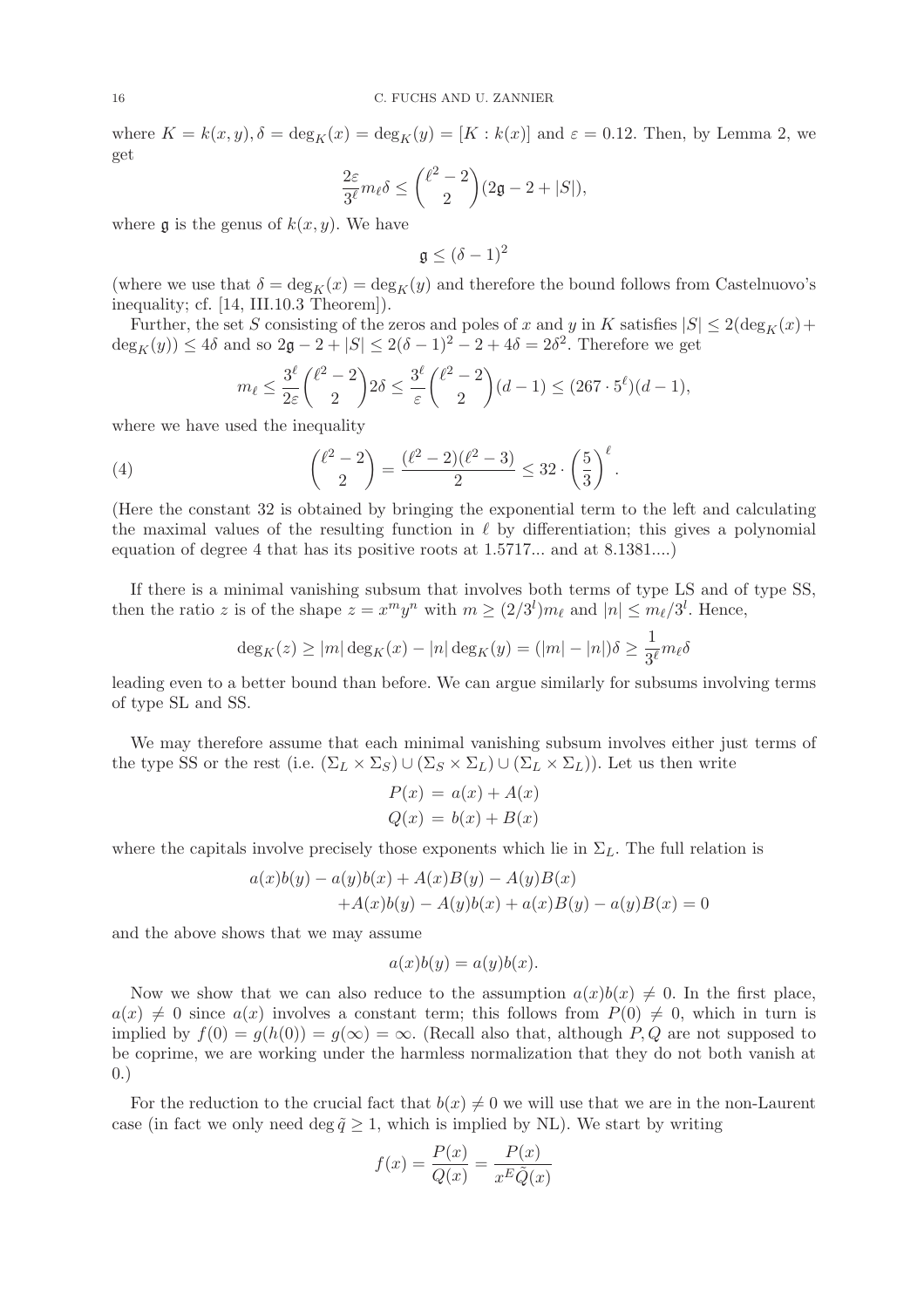with  $E > 0$ ,  $P(0)Q(0) \neq 0$ . (Observe again that we have  $f(0) = g(h(0)) = g(\infty) = \infty$ .) Moreover,  $P(x)$  and  $x^E \tilde{Q}(x)$  have  $\ell - 1$  non-constant terms altogether. We write

$$
g(x) = ax^{\operatorname{ord}_{\infty}(g)} + \dots
$$

up to terms of smaller order at  $x = \infty$ , where  $a \in k^*$ . Recall that h satisfies NL, so  $\tilde{q}$  is not constant and we may pick a root  $\theta \in k^*$  of  $\tilde{q}$ , say of multiplicity  $\mu \geq 1$ . Then at  $x = \theta$  we have

$$
g(h(x)) = \frac{b}{(x-\theta)^{\mu} \text{ord}_{\infty}(g)} + \dots
$$

for some  $b \in k^*$ . This implies that  $\tilde{Q}(x)$  has  $\theta$  as a root with multiplicity  $\geq \mu \text{ ord}_{\infty}(g)$ . So with Lemma 1 we get  $\text{ord}_{\infty}(g) \leq \mu \text{ ord}_{\infty}(g) \leq \text{ord}_{\theta}(\tilde{Q}) \leq \ell - 1$ . It follows that

(5) 
$$
E = \text{ord}_0(f) = e \text{ ord}_{\infty}(g) \le (l-1)e \le (l-1)(d-1)
$$

and thus  $Q(x)$  involves the term  $x^E$  with  $E \leq (\ell-1)(d-1)$ .

If  $E \in \Sigma_L$ , then

$$
m_{\ell} \le (\ell - 1)3^{\ell - 1}(d - 1) \le 5^{\ell}(d - 1)
$$

and we are done (here we e.g. use that the real function  $\sqrt[x]{x}$  takes its maximum at  $x = \exp(1) =$  $2.7182...$ ).

Hence, we may assume that  $E \in \Sigma_S$ , implying  $b(x) \neq 0$ . Now this gives

$$
\frac{a(x)}{b(x)} = \frac{a(y)}{b(y)}
$$

and by the property of  $y$  expressed in Lemma  $5(i)$  we deduce

$$
\frac{a(x)}{b(x)} = \varphi(h)
$$

where  $\varphi \in k(x)$ . Let  $x^M$  be the largest power of x dividing both  $A(x)$  and  $B(x)$ . Write  $A(x) =$  $x^M \tilde{A}(x), B(x) = x^M \tilde{B}(x)$ . Since  $M \in \Sigma_L$ , we note

(6)  $M > m_{\ell}/3^{l-1}$ .

Furthermore, we have

$$
f(x) = \frac{a(x) + x^M \tilde{A}(x)}{b(x) + x^M \tilde{B}(x)} = g(h).
$$

Define  $\psi(x) := q(x) - \varphi(x)$ , so

$$
\psi(h) = g(h) - \varphi(h) = f(x) - \frac{a(x)}{b(x)} = x^M \frac{\tilde{A}(x)b(x) - a(x)\tilde{B}(x)}{b(x)Q(x)}.
$$

Now, by a similar Hajós-argument as before, we first have

$$
v_0(\psi(h)) \ge M - v_0(b) - v_0(Q) \ge M - 2E \ge M - 2(\ell - 1)(d - 1),
$$

where we have used (5) again. We may assume that  $M - 2(\ell - 1)(d - 1) > 0$  since otherwise

$$
m_{\ell} < 2(\ell - 1)3^{\ell - 1}(d - 1) \le (2 \cdot 5^{\ell})(d - 1)
$$

and we are done. It follows that  $v_0(\psi(h)) = \text{ord}_0(h)v_\infty(\psi) = ev_\infty(\psi) > 0$ , and therefore  $v_\infty(\psi) >$ 0 since we have  $e > 0$ ; especially, we get  $\psi(\infty) = 0$  and

(7) 
$$
e v_{\infty}(\psi) = v_0(\psi(h)) \geq M - 2(\ell - 1)(d - 1).
$$

Now pick as before a  $\theta \in k^*$  with  $\tilde{q}(\theta) = 0$ , so  $h(\theta) = \infty$  and

$$
v_{\theta}(\psi(h)) = v_{\theta}(\tilde{q}) v_{\infty}(\psi) > 0.
$$

Therefore  $\tilde{A}(x)b(x) - a(x)\tilde{B}(x)$  vanishes at  $\theta$  of order at least  $v_{\infty}(\psi) > 0$ .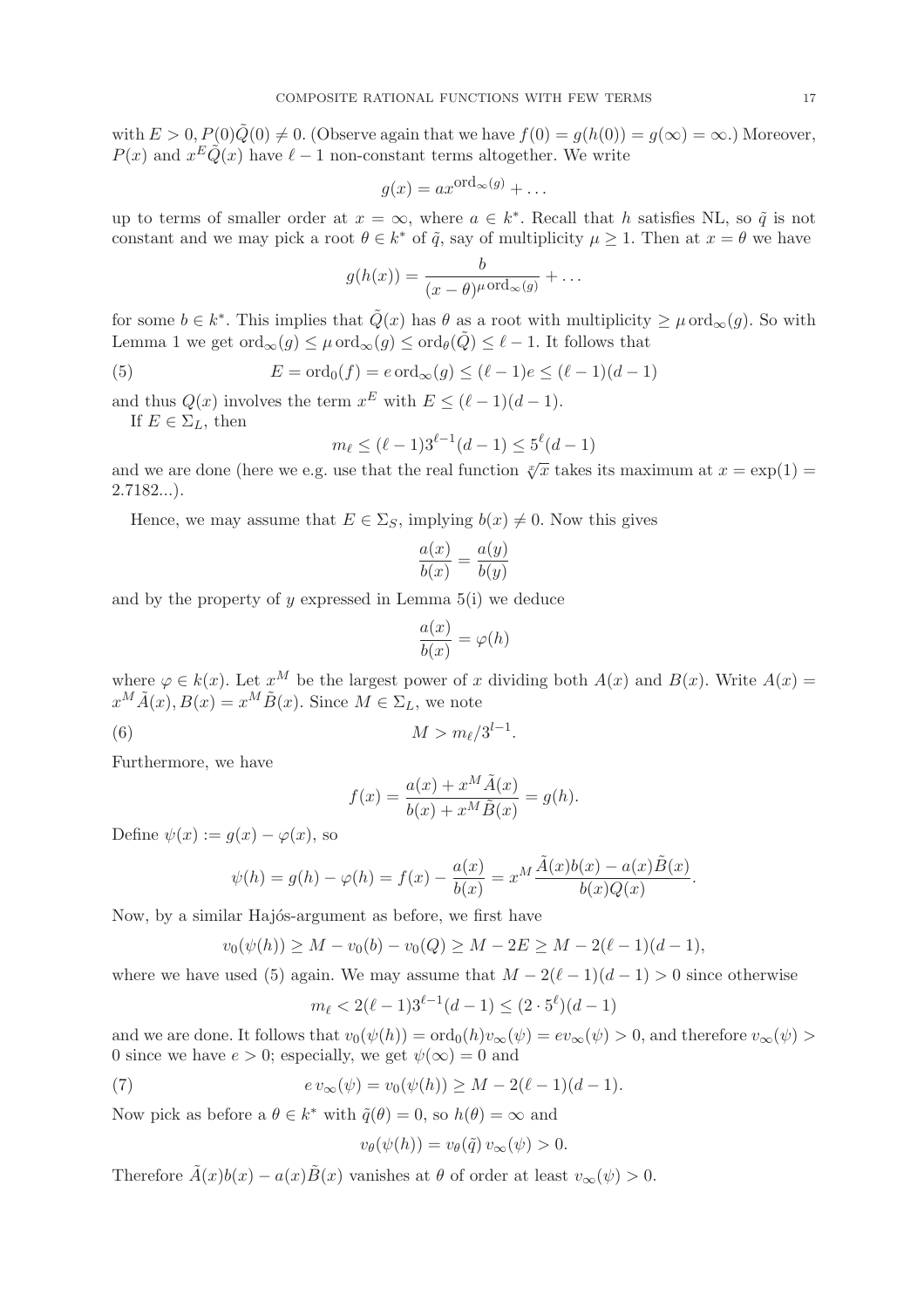Now, if  $\tilde{A}(x)b(x) \neq a(x)\tilde{B}(x)$ , the difference has  $\leq \ell^2$  terms (in fact every term has a degree of the form  $m + m' - M$  with  $m, m' \in \Sigma$ ). So by Lemma 1 again

$$
v_{\infty}(\psi) \le v_{\theta}(\tilde{A}b - a\tilde{B}) \le \ell^2,
$$

whence by (7) it follows  $M \leq \ell^2 e + 2(\ell - 1)(d - 1) \leq \ell(\ell + 2)(d - 1)$  and by using (6) we get  $m_{\ell} < \ell(\ell+2)3^{\ell-1}(d-1) \leq (2 \cdot 5^{\ell})(d-1)$ 

and we are done. (The second inequality is obtained as in (4).)

On the other hand, suppose  $\tilde{A}(x)b(x) = a(x)\tilde{B}(x)$ . Since  $\tilde{A}(x) \neq 0$  (otherwise  $\Sigma_L$  would be empty), we get  $\tilde{B}(x) \neq 0$  and so

$$
\frac{\tilde{A}(x)}{\tilde{B}(x)} = \frac{a(x)}{b(x)} = \varphi(h) = f(x)
$$

and we have expressed f with a proper subset of  $\Sigma$ . In this case we can argue by induction on  $\ell$ , the case  $\ell = 2$  being trivial (e.g. we can repeat all arguments of this proof and observe that  $b(x) \neq 0$  is impossible since then  $\Sigma$  contains at least the three elements  $0, E, m_\ell$ . Therefore  $\deg \varphi \leq 267 \cdot 5^{\ell-1}$  and thus  $\deg f = \deg \varphi \cdot d \leq (267 \cdot 5^{\ell})(d-1)$ .

Summing up we have proved that in all cases

$$
\deg f \le m_{\ell} \le (267 \cdot 5^{\ell})(d-1),
$$

which is the sought inequality.  $\Box$ 

4.2. Proof of Theorem 4 in the case  $h(0) = 0$ . Recall that both  $\tilde{p}, \tilde{q}$  are non-constant; in fact here we will only use that deg  $\tilde{p} \ge 1$ . We start by observing that we may also assume, on subtracting a constant from both  $g, f$ , that

$$
g(0) \in \{0, \infty\}.
$$

This is like saying that  $v_0(g) \neq 0$  and it implies  $f(0) = g(h(0)) = g(0) \in \{0, \infty\}.$ 

As before we partition the set  $\Sigma$  consisting of the terms contained in the numerator and denominator of f into the two disjoint sets  $\Sigma_S$  and  $\Sigma_L$ . We investigate the equation  $f(x)-f(y) =$ 0, where y is the conjugate obtained in Lemma 6, and partition the terms in  $P(x)Q(y) - P(y)Q(x)$ into minimal sets with vanishing sum.

For each monomial  $z = x^m y^n$  that appears as a ratio of a monomial of type LL, or LS, or SL and a monomial of type SS in a minimal vanishing subsum, we get

$$
\deg_K(z) \ge \frac{1}{3^l} m_\ell \delta \ge \frac{1}{3^\ell} m_\ell \delta,
$$

where  $\delta = \deg_K(x)$ . Thus, by Lemma 2,

$$
\frac{1}{3^{\ell}}m_{\ell}\delta \leq {\ell^2-2 \choose 2}(2\mathfrak{g}-2+|S|).
$$

We have  $|S| \le 4\delta$  and thus  $2\mathfrak{g} - 2 + |S| \le 2(\delta - 1)^2 - 2 + 4\delta = 2\delta^2$ . Therefore we get

$$
m_{\ell} \le 3^{\ell} {\ell^2 - 2 \choose 2} 2\delta \le (64 \cdot 5^{\ell})(d-1)
$$

by using the inequality (4).

Otherwise we have again that  $a(x)b(y) - a(y)b(x) = 0$ . Since  $g(0) \in \{0, \infty\}$ , we get

$$
g(x) = cx^{v_0(g)} + \dots,
$$

where  $c \in k^*$ . Now like before we write

$$
f(x) = \frac{P(x)}{Q(x)} = x^E \frac{\tilde{P}(x)}{\tilde{Q}(x)}
$$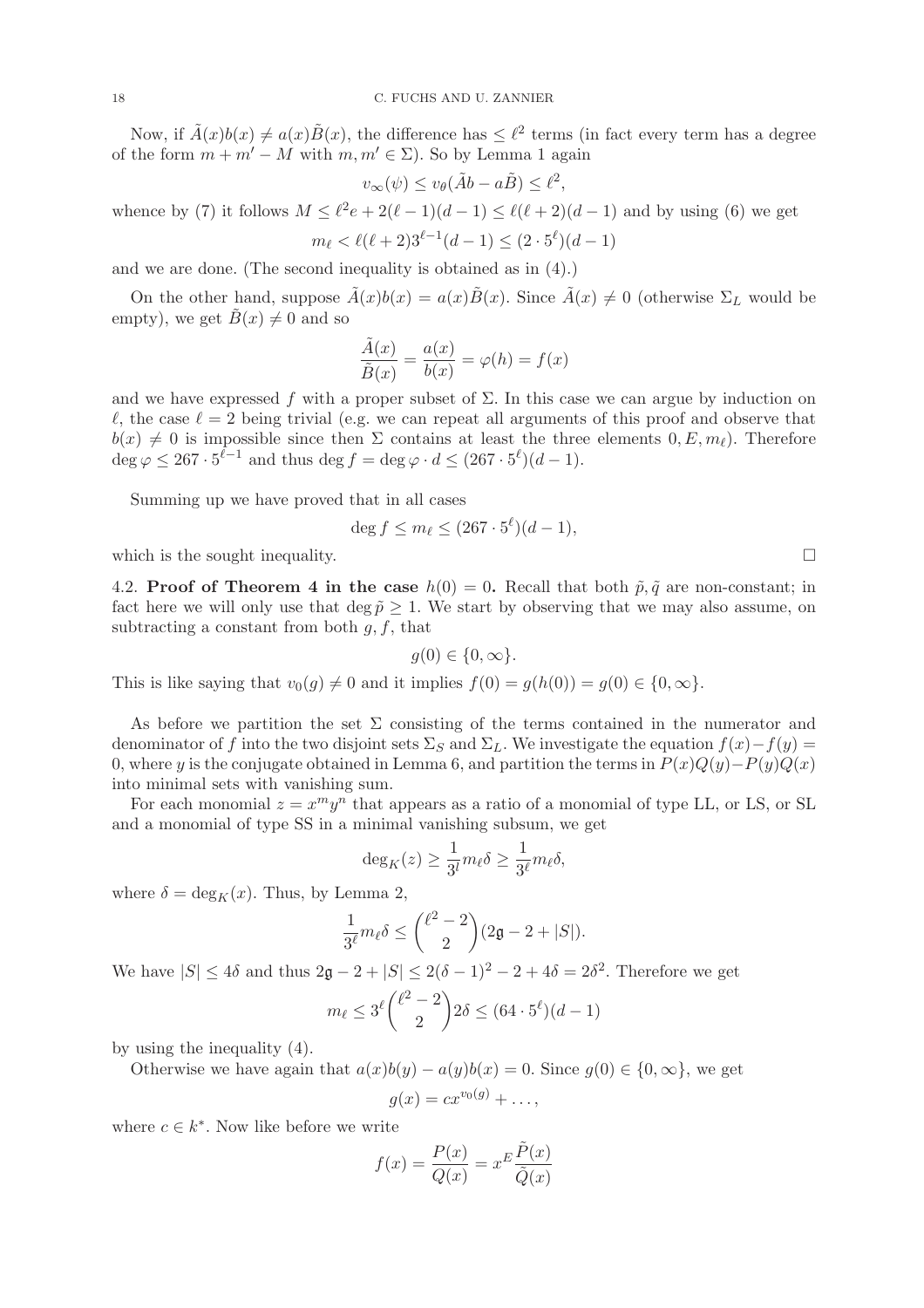with  $E \in \mathbb{Z} \setminus \{0\}$ ,  $\tilde{P}(0)\tilde{Q}(0) \neq 0$ . (Observe that we have  $f(0) \in \{0, \infty\}$ .) Moreover,  $x^{\max\{0, E\}} \tilde{P}(x)$ and  $x^{-\min\{0,E\}}\tilde{Q}(x)$  have  $\ell-1$  non-constant terms altogether. Since  $\tilde{p}$  is not constant, we let  $\theta \in k^*$  be a root of  $\tilde{p}$  of multiplicity  $\mu \geq 1$ . We have  $v_{\theta}(g(h)) = \mu v_0(g)$  and thus either  $\tilde{P}(x)$  or  $\tilde{Q}(x)$  has  $\theta$  as a root with multiplicity  $\geq \mu |v_0(q)|$ . By Lemma 1 we get  $\mu |v_0(q)| \leq \ell - 1$ . Finally, we obtain

$$
|E| = e|v_0(g)| \le e(\ell - 1) \le (\ell - 1)(d - 1).
$$

We may assume that  $|E| \in \Sigma_S$  (otherwise we are done), whence both  $a(x)$  and  $b(x)$  are nonzero since now one of the two contains the constant term and the other one  $x^{|E|}$ , and thus we infer that  $a(x)$ 

$$
\frac{a(x)}{b(x)} = \varphi(h)
$$

and

$$
\psi(h) = f(x) - \varphi(h) = x^M \frac{\tilde{A}(x)b(x) - a(x)\tilde{B}(x)}{b(x)Q(x)}
$$

,

where  $x^M$  is the largest power of x dividing both  $A(x)$  and  $B(x)$ . Especially, we have  $M \in \Sigma_L$ , i.e.  $M > m_{\ell}/3^{l-1}$  (that is (6) in the previous case). Now the factor  $x^{|E|}$  may appear in the numerator or the denominator of the second factor. In any case

$$
v_0(\psi(h)) \ge M - 2|E| \ge M - 2(\ell - 1)(d - 1).
$$

We may again assume that  $M - 2(\ell - 1)(d - 1) > 0$  (otherwise we get the sought inequality) and thus  $v_0(\psi) > 0$ ; especially, we have  $\psi(0) = 0$ . Hence, we get

$$
ev_0(\psi) = v_0(\psi(h)) \geq M - 2(\ell - 1)(d - 1).
$$

Again if  $\tilde{p}(\theta) = 0$  for  $\theta \in k^*$ , then  $h(\theta) = 0$  and this gives

$$
v_{\theta}(\psi(h)) = \text{ord}_{\theta}(\tilde{p})v_0(\psi) \ge v_0(\psi) \ge \frac{1}{d-1}(M-2(\ell-1)(d-1)).
$$

If  $\tilde{A}(x)b(x) - a(x)\tilde{B}(x) \neq 0$ , then by Lemma 1 the left hand side of the above inequality is  $\leq \text{ord}_{\theta}(\tilde{A}b - a\tilde{B}) \leq \ell^2$  and we get the sought bound as before. Otherwise, the result follows by induction on  $\ell$ .

Putting all the upper bounds for  $m_{\ell}$  together we get

$$
\deg f \le m_{\ell} \le (267 \cdot 5^{\ell})(d-1),
$$

which is what we want.  $\Box$ 

### 5. The Laurent case for rational functions

In this section we give the proof of Theorem 3. We start with the case when  $f(x) = P(x)/Q(x)$ is in reduced form, i.e. with  $P, Q \in k[x]$  coprime; here we do not need any of the normalizations from Section 3.

5.1. Proof of Theorem 3 for reduced f. We write  $g(x) = g_1(x)/g_2(x)$  with  $g_1, g_2 \in k[x]$ coprime and thus we get

$$
\frac{P(x)}{Q(x)} = \frac{g_1(h(x))}{g_2(h(x))}.
$$

Since the quotient on the left side of the equation is reduced and  $g_1, g_2$  are coprime, it follows that  $P(x)P_1(x) = g_1(h(x)), Q(x)Q_1(x) = g_2(h(x))$  with  $P_1, Q_1$  units in  $k[x, x^{-1}]$ , i.e. of the form  $x^{\pm n}$  with  $n \in \mathbb{N}$ . Now since  $PP_1$  has the same number of terms as P and  $QQ_1$  has the same number of terms as Q, the result follows at once from [20, Theorem  $2^*$ ].

We are left with the general case in which  $P, Q$  may be not coprime.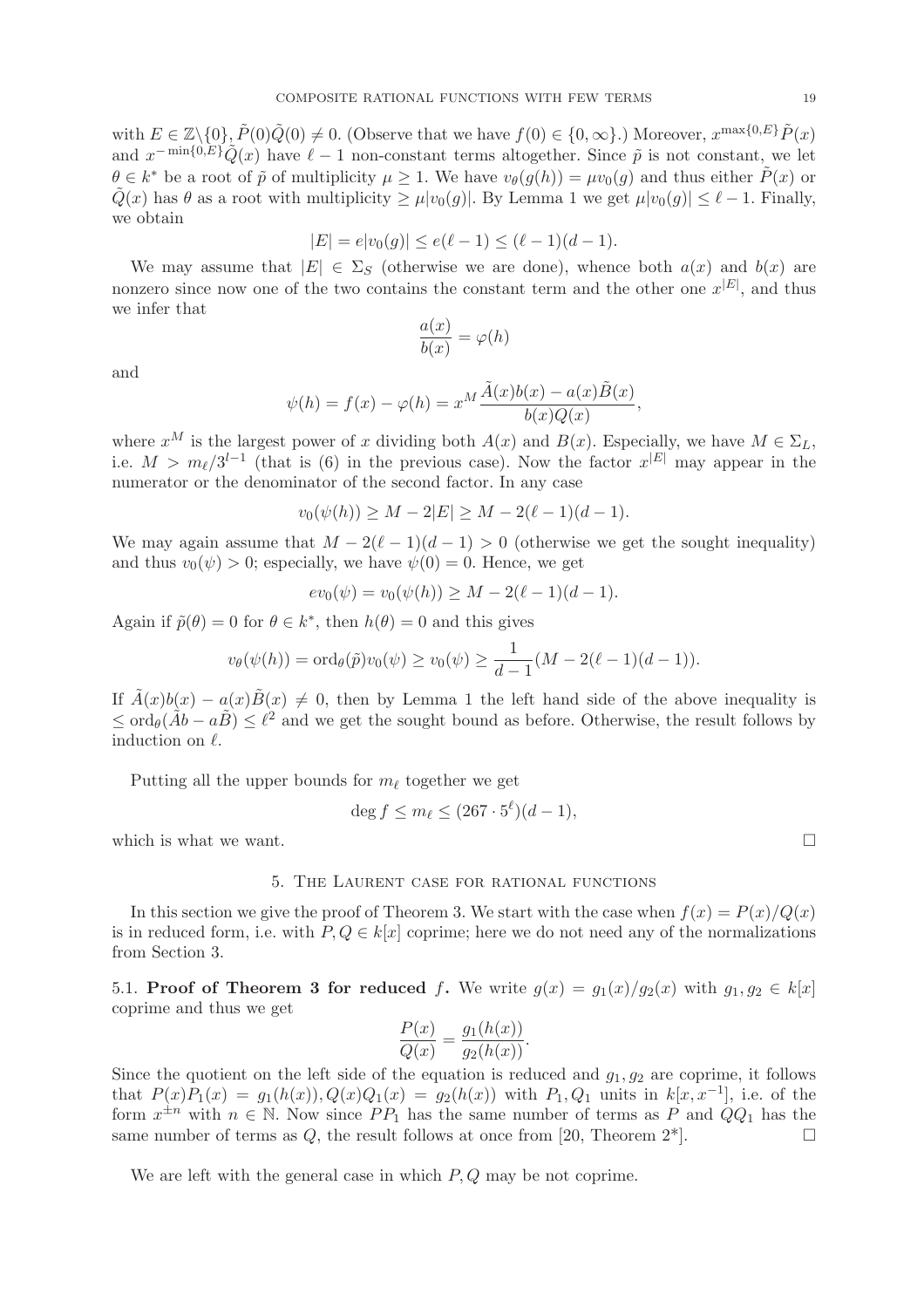Now we argue by induction on  $\ell$  and we remind the reader that, by a further induction on  $\deg h$ , we have reduced to assume that either (H1) or (H2) holds. (We recall that this reduction has been shown in Section 3, before Lemma 5.)

Let  $f(x) = g(h(x))$  with  $h \in k[x, x^{-1}]$  and with  $h(x)$  not of the shape  $ax + b + cx^{-1}$ ,  $a, b, c \in k$ , where we again use the notation and normalizations described in Section 3. Therefore, we may now write

$$
h(x) = x^{\pm e} \tilde{p}(x), \quad \tilde{p}(0) \neq 0,
$$

and we again have to consider the cases  $h(0) = \infty$  or  $h(0) = 0$  (i.e. minus or plus sign respectively). Observe that deg  $\tilde{p} \ge 1$  since otherwise h would be of the forbidden shape.

5.2. **Proof of Theorem 3 in the case**  $h(0) = \infty$ . We start by proving that there is a conjugate y of x over  $k(h)$  satisfying (i) of Lemma 5 and

(8) 
$$
\deg_K(z) \ge \frac{1}{63} \max\{|m|, |n|\} \deg_K(x)
$$

for all  $z = x^m y^n$  with  $m, n \in \mathbb{Z}$ . We shall set  $\delta = \deg_K(x) = \deg_K(y)$  as usual.

We first show this property whenever  $y \neq x, \eta x^{-1}$  and  $\deg_K(y) \leq 63$ . Note that this last inequality holds, in particular, for all h with deg  $h \leq 64$ .

Observe that for every conjugate y of x over  $k(h)$  different from both x and  $\eta x^{-1}$ , condition (i) is fulfilled; this follows as in the proof of Lemma 5. Since  $\deg h > 2$  such conjugate certainly exists and we go on to show that it necessarily satisfies also  $(8)$  for the relevant values of m, n.

To show (8), note that the divisors of x, y (with respect to the function field  $K = k(x, y)$ ) are not proportional (otherwise  $xy^{\pm 1} \in k^*$ , but in the opening arguments for Lemma 5 we have already seen that only  $Y - x, xY - \eta$  would be admissible, and we have excluded these possibilities).

Assume first that  $m \geq n \geq 0$ . If there is a valuation v with  $v(x) > 0$  and  $v(y) \geq 0$ , then  $v(z) = mv(x) + nv(y) \ge m \ge m \deg_K(x) / 63$  and we are done.

Otherwise for every v with  $v(x) > 0$  we have  $v(y) < 0$ ; it follows that there is one such v with  $v(x) \neq |v(y)|$  (here we use that the divisors are not proportional), and since  $\deg_K(x) = \deg_K(y)$ , there exists a v with  $v(x) > |v(y)| \ge 1$ . Thus  $v(z) = mv(x) - n|v(y)| \ge m + (m-n)|v(y)| \ge m$ . Now assume that  $m \geq -n > 0$ . If there is a v with  $v(x) > 0, v(y) \leq 0$ , then we get  $v(z) \geq m$ ; otherwise we have  $v(y) > 0$  for all v with  $v(x) > 0$  and as above there is such a v with  $v(x) > v(y)$ , which then implies  $v(z) = m + (m+n)v(y) \geq m$ . It follows that

$$
\deg_K(z) \ge \max\{|m|, |n|\} \ge \frac{1}{63} \max\{|m|, |n|\} \delta.
$$

The key point in this argument is that deg  $h$  is absolutely bounded, and hence the same holds for  $\delta \leq \deg h - 1$ . So we do not have to worry about the dependence of the lower bound on  $\delta$ . In turn, this implies that we have a lower bound for  $\deg_K(z)$  without using Lemma 5.

From now on we therefore assume that  $\delta \geq 64$ .

Now if  $0.75 \max\{e, s\} \ge \min\{e, s\}$ , the sought inequality (8) follows immediately from the additional statement in Lemma 5. We therefore assume that  $0.75 \max\{e, s\} < \min\{e, s\}$  or equivalently  $0.75e < s < e/0.75$ .

If h satisfies  $(H1)$ , then h is indecomposable and we apply Müller's theorem (cf. Lemma 3). Clearly, the sporadic cases are covered (by the condition  $\delta \geq 64$ ). Thus let us now only look at infinite families and assume that  $\delta \geq 64$ .

If we are in case (i) of Lemma 3, i.e. if we have  $G \supseteq A_d$ , then  $(h(Y)-h(x))/(Y-x)$  is absolutely irreducible and thus we take it as the defining polynomial for y. We have  $\delta = d - 1$  and clearly  $y \neq x, \eta x^{-1}$ , which implies (i) of Lemma 5. Here it follows, on using  $s = d - e > d - (s/0.75)$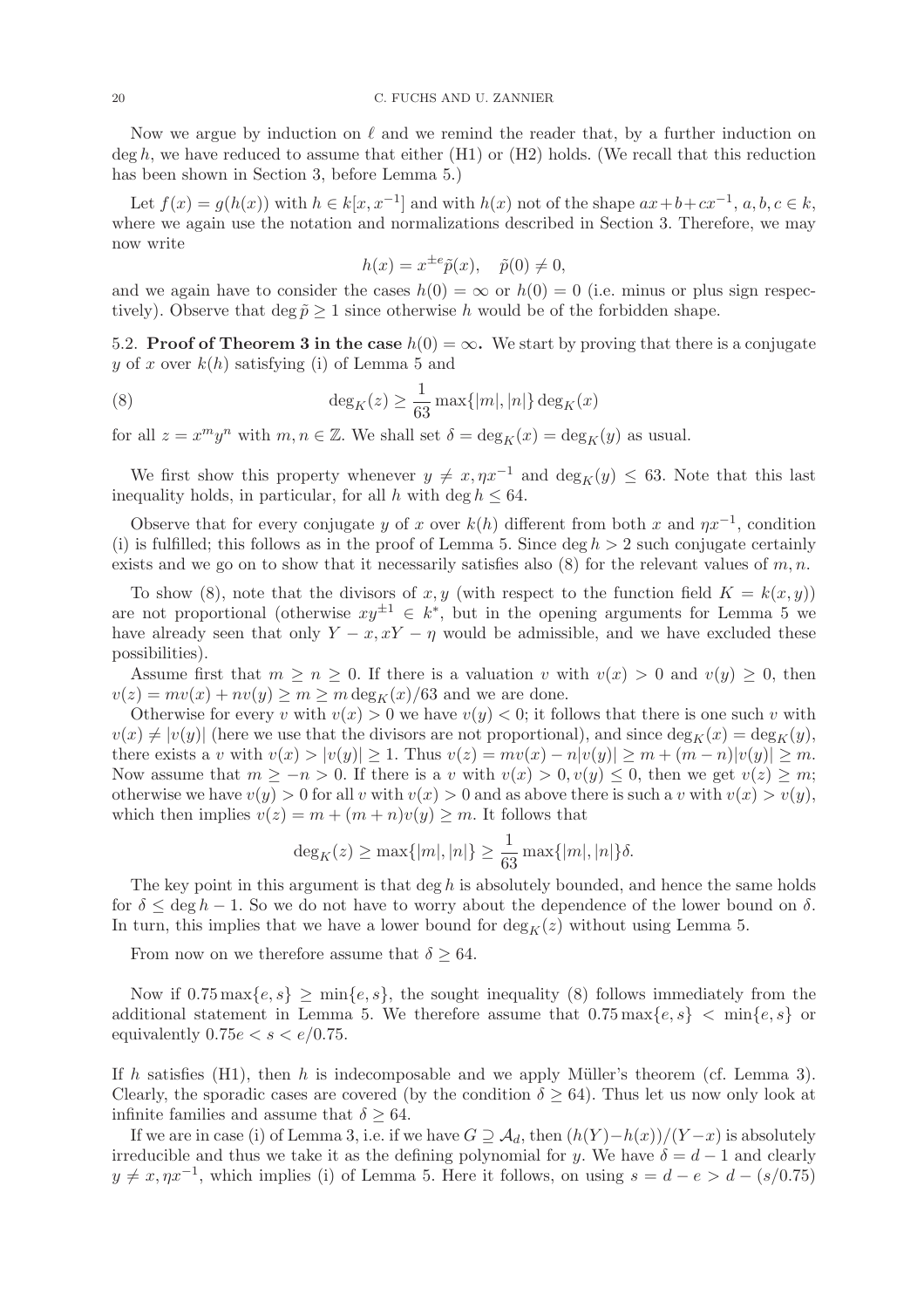and  $e = d - s > d - (e/0.75)$  (observe that we have deg  $\tilde{q} = 0$  and therefore there are no Puiseux series of type 3. in Lemma 4), that there are at least

$$
s > \frac{d}{2.34} \ge \frac{\delta}{62}
$$

Puiseux series at  $x = 0$  of type 2. and at least

$$
e - 1 > \frac{d}{2.34} - 1 \ge \frac{\delta}{62}
$$

Puiseux series at  $x = 0$  of type 1. in Lemma 4 in the factor defining y. Then the sought lower bound for  $\deg_K(z)$  follows by the same arguments as used in the proof of Lemma 5: Let  $z = x^m y^n$ with  $m, n \in \mathbb{Z}$ . If  $||m|-|n|| \ge (1/63) \max\{|m|, |n|\}$ , then we are done by properties of the degree, and if this is not the case, then it is enough to consider  $z = x^m y^n$  with  $m \in \mathbb{N}, n \in \mathbb{Z}$  and  $m \geq$  $(62/63)|n| > 0$ . Since we have already proved that there are  $\geq (1/62)\delta$  Puiseux series at  $x = 0$  of type 1. and 2. in Lemma 4, it follows that we get  $\deg_K(z) \ge (1/62)m\delta \ge (1/63) \max\{m, |n|\}\delta$ . (This is obtained, as before, by counting the zeros of z by going through the zeros of x and using that in both cases  $n \geq 0$  resp.  $n < 0$  there are  $\geq (1/62)\delta$  places that contribute at least m to the lower bound.) So we are done again.

Otherwise we are in case (ii) of Lemma 3. It follows that  $d = m^2$  with  $m \geq 8$  and  $G =$  $(\mathcal{S}_m \times \mathcal{S}_m) \rtimes \mathbb{Z}/(2)$ . The orders of the distinct orbits induced by the action of G (that are the degrees in Y of the irreducible factors of  $h(Y) - h(x)$  are  $(m-1)^2, 2m-2$  and 1. Let y be defined by the factor corresponding to  $(m-1)^2$ . Clearly, (i) of Lemma 5 is satisfied. Since we are assuming that  $0.75e < s < e/0.75$ , which implies  $s > m^2/2.34$  and  $e > m^2/2.34$ , similarly to the above we get that there are at least

$$
e - 2m + 1 > \frac{m^2}{2 \cdot 34} - 2m + 1 \ge \frac{1}{62}(m - 1)^2
$$

Puiseux series at  $x = 0$  of type 1. and at least

$$
s - 2m + 1 > \frac{1}{62}(m - 1)^2
$$

Puiseux series at  $x = 0$  of type 2. in the defining equation of y (with  $\delta = (m-1)^2$ ). This again implies the sought lower bound for  $\deg_K(z)$ .

Finally assume that h satisfies  $(H2)$ , so  $h(x) = \tilde{h}(x + \eta x^{-1})$ ,  $\eta \in k^*$ . After rescaling x we may assume that  $\eta = 1$ , i.e. that  $h(x) = \tilde{h}(x + x^{-1})$ . Observe that  $d = 2 \deg \tilde{h}$ ; we set  $n := \deg \tilde{h} =$  $d/2 > 32$ .

Since h is a Laurent-polynomial, it follows that  $\tilde{h} \in k[x]$  (otherwise h would have a pole outside  $\{0, \infty\}$  and since every decomposition  $h = p \circ q$  has  $q(x) = \lambda(ax + bx^{-1})$  for  $a, b \in k, \lambda \in \mathbb{R}$  $PGL<sub>2</sub>(k)$ , it also follows that h is indecomposable.

So we have (e.g. by [13, Theorem 10, p. 52]) three cases: Either  $\tilde{h}$  is related to a cyclic or a Chebyshev polynomial (i.e.  $h(x) = c_1(x + x^{-1} + c_2)^n + c_3$  or  $h(x) = c_1T_n(c_2(x + x^{-1}) + c_3) + c_4T_n(c_4(x + x^{-1}) + c_4)$  $c_4, c_1, c_2, c_3, c_4 \in k$ , or  $H(U, V) := (\tilde{h}(U) - \tilde{h}(V))/(U - V)$  is absolutely irreducible.

In the first two cases  $H(U, V)$  splits into factors of degree 1 or, by [13, Lemma 1, p. 52], into factors of degree 2 and therefore  $\delta \leq 4$ . Thus we can forget about these cases since we are assuming here that  $\delta > 64$ .

Hence, in the sequel we assume that we fall into the third case, i.e. that  $H$  is absolutely irreducible. We now apply a result analogous to Müller's quoted one, but for the simpler case of polynomials (instead of Laurent-polynomials); it appears in Müller's paper [11, Theorem 4.9, p. 63] (but is proved elsewhere). We may already forget about the sporadic cases and thus consider only the infinite families (given at the beginning of the cited statement). The first cases (a), (b) correspond to the cyclic and Chebyshev case (in fact now the Galois group structure says that H is not absolutely irreducible). Hence these cases have already been taken into account.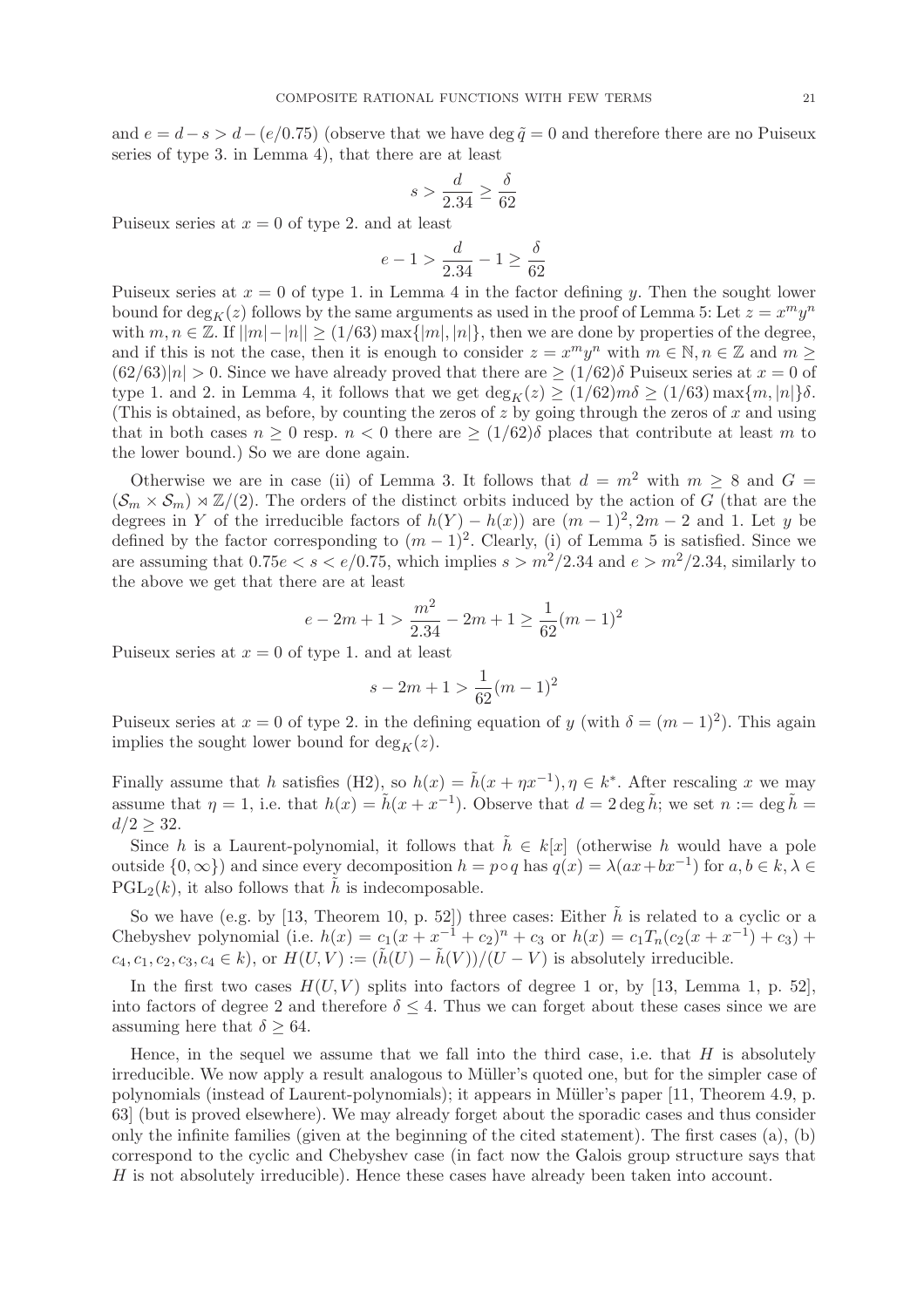Therefore we concentrate on case  $(c)$ , namely we assume that the Galois group G of the equation  $\tilde{h}(U) - \tilde{h}$  over  $k(\tilde{h})$  is either  $\mathcal{A}_n$  or  $\mathcal{S}_n$  (remember that now  $n = \deg \tilde{h}$ ); recall moreover that  $n \geq 32$ . We denote by L the splitting field of this equation over  $k(h)$ . We let  $u, v \in L$  be distinct solutions to this equation, so  $u \neq v$  and  $\tilde{h} = \tilde{h}(u) = \tilde{h}(v)$ .

We have the field inclusions  $k(h) \subseteq k(u) \subseteq k(u, v) \subseteq L$ . The Galois group of  $L/k(u)$  corresponds to the stabilizer in G of 1, say, whereas the Galois group of  $L/k(u, v)$  corresponds to the stabilizer of both 1 and 2. These two subgroups in turn correspond to natural inclusions, either  $\mathcal{A}_{n-2} \subseteq \mathcal{A}_{n-1}$  or  $\mathcal{S}_{n-2} \subseteq \mathcal{S}_{n-1}$  (depending on whether G is  $\mathcal{A}_n$  or  $\mathcal{S}_n$ ).

Suppose now that there is a field F, quadratic over  $k(u)$  and with  $k(u) \subseteq F \subseteq k(u, v)$ . This would correspond to a group  $\Gamma$  of index 2 either in  $\mathcal{A}_{n-1}$  or in  $\mathcal{S}_{n-1}$ , and with either  $\mathcal{A}_{n-2} \subseteq \Gamma \subseteq \mathcal{A}_{n-1}$  or  $\mathcal{S}_{n-2} \subseteq \Gamma \subseteq \mathcal{S}_{n-1}$  in the respective situations for G. Say that  $G = \mathcal{A}_n$ : since  $n \geq 32$ ,  $\mathcal{A}_{n-1}$  is simple, so we cannot have  $[\mathcal{A}_{n-1} : \Gamma] = 2$ . Similarly if  $G = \mathcal{S}_n$ : we would have  $\Gamma = \mathcal{A}_{n-1}$ , contrary to  $\mathcal{S}_{n-2} \subseteq \Gamma$ . We conclude that such a quadratic extension does not exist.

Let us now define x as a solution of  $X + X^{-1} = u$ , in an algebraic closure of  $k(u)$  containing L; so  $x + x^{-1} = u$ . The other solution is  $x^{-1}$ , so  $k(x)$  is independent of the solution, and  $k(x)/k(u)$ is quadratic. Hence,  $k(x)$  is not included in  $k(u, v)$ , and therefore x has degree 2 over  $k(u, v)$ .

Similarly, we may define y as a solution of  $Y + Y^{-1} = v$  in the same algebraic closure, and then y has also degree 2 over  $k(u, v)$ .

Note that  $h(u) = h(x)$ ,  $h(v) = h(y)$ , and y is a conjugate of x over  $k(h)$ .

Now,  $k(x, y)$  has either degree 4 or degree 2 over  $k(u, v)$ . We get the tower of fields  $k(u) \subseteq$  $k(x) \subseteq k(x, y) = K$  given by the defining equations  $x + x^{-1} = u$  and  $h(x) - h(y) = 0$  with the respective degrees  $[k(x):k(u)] = 2$ ,  $[K:k(x)] = \delta = \deg_K(x)$ . Also we have  $k(u) \subseteq k(u, v) \subseteq K$ ; the first extension is given by  $H(u, v) = 0$  and has therefore degree  $[k(u, v) : k(u)]$  equal to  $n-1 = d/2 - 1$  and the second is given by  $x + x^{-1} = u, y + y^{-1} = v$ .

If  $[K : k(u, v)] = 4$ , then a comparison of the degree  $[K : k(u)]$  obtained from the two towers gives  $\delta = d - 2$ . Hence the numerator of

$$
\frac{h(Y) - h(X)}{(Y - X)(YX - 1)}
$$

is absolutely irreducible and is therefore the only choice as defining polynomial for  $y$ . As before we can use  $0.75e < s < e/0.75$ , and the fact that there are  $s - 1$  Puiseux series of type 2. and e−1 Puiseux series of type 1. at  $x = 0$  in this irreducible factor of  $h(X) - h(Y)$  to get the sought lower bound for  $\deg_K(z)$ .

We are left with the case when  $[K : k(u, v)] = 2$ , and we proceed to prove that this case cannot occur at all. Note that  $k(x) = k(u, \sqrt{u^2 - 4})$  and  $k(y) = k(v, \sqrt{v^2 - 4})$ . Hence,  $K = k(x, y) =$  $k(u, v)(\sqrt{u^2-4}, \sqrt{v^2-4})$ . Since none of the fields  $k(x), k(y)$  is included in  $k(u, v)$ , we have that none of  $u^2 - 4$ ,  $v^2 - 4$  is a square in  $k(u, v)$  but the ratio  $(v^2 - 4)/(u^2 - 4)$  is a square in  $k(u, v)$ . We distinguish between two further cases.

• Case:  $\tilde{h}(2) \neq \tilde{h}(-2)$ .

Since  $(v^2-4)/(u^2-4)$  is a square in  $k(u, v)$ , the function  $u-2$  must have even order at all the places of  $k(u, v)$  lying above the place  $u = 2$  of  $k(u)$ , except possibly for the places with  $v = 2$  ( $v = -2$  does not lie above  $u = 2$  because  $h(2) \neq h(-2)$ ). Since  $H(U, V)$  is absolutely irreducible, the places of  $k(u, v)$  above  $u = 2$  correspond to the Puiseux series of  $\hat{h}(Z) - \hat{h}(u)$ , as series  $Z = Z(u)$  centered at  $u = 2$ , where we disregard the 'trivial' series  $Z = u = 2 + (u - 2)$ .

It is very easy to determine some features of these series: Let  $z = \xi$  be a root of multiplicity  $\mu_{\xi}$  of the equation  $\tilde{h}(z) - \tilde{h}(2) = 0$ ; then the ramification index at  $v = \xi$ above  $u = 2$  is  $\mu_{\xi}/\text{gcd}(\mu_{\xi}, \mu_2)$  (see e.g. [8]). Since  $(v^2 - 4)/(u^2 - 4)$  has even order at all places, this index has to be even for  $\xi \neq 2$  (note that in the present case the value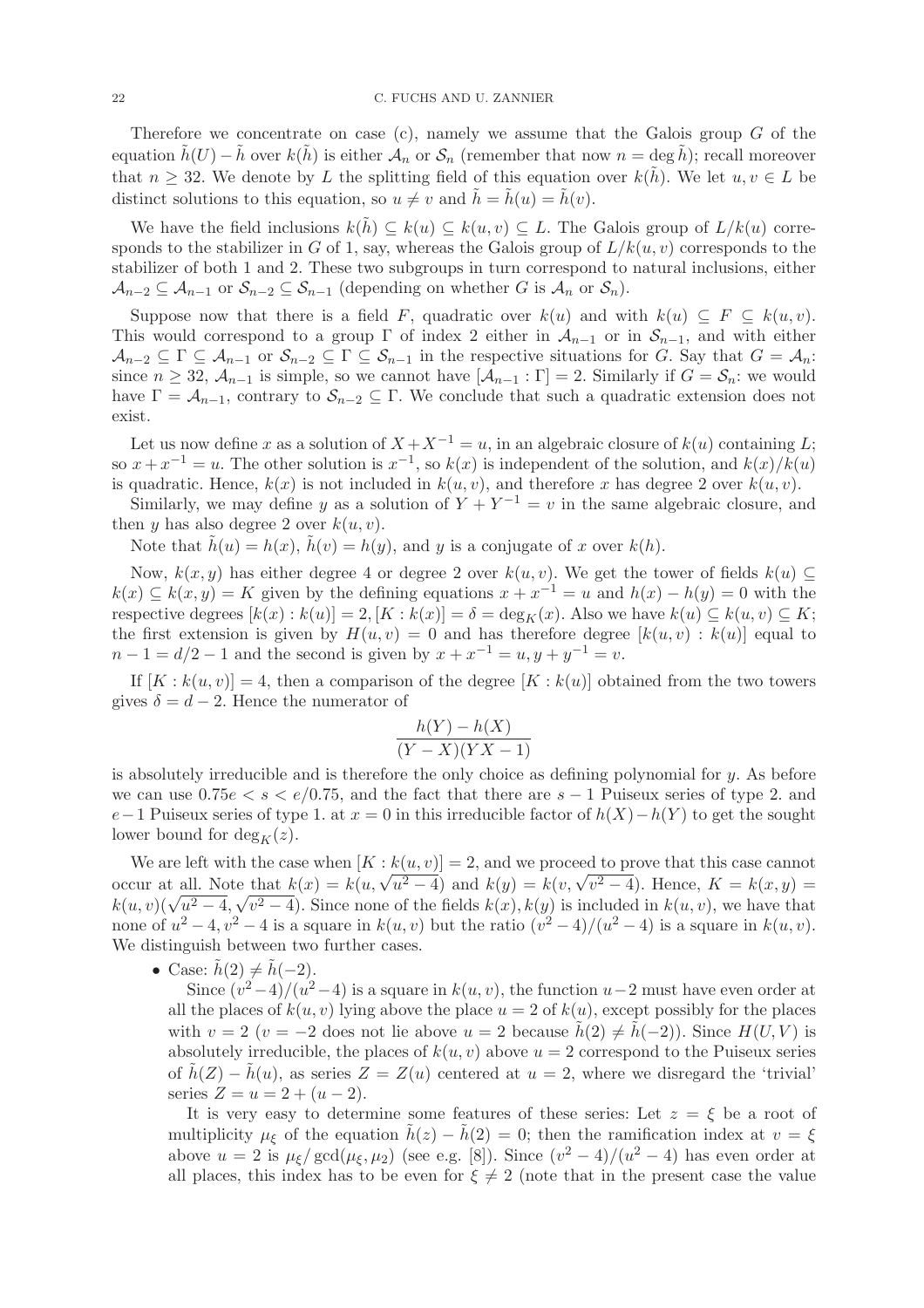$\xi = -2$  does not appear). Hence in particular  $\mu_{\xi}$  is even for  $\xi \neq 2$ . Note that  $\mu_2$  cannot be even, for otherwise  $\tilde{h}(Z) - \tilde{h}(2)$  would be a square, and  $H(U, V)$  would be reducible, a contradiction. Similarly at  $u = -2$ . We deduce that

$$
\tilde{h}(Z) - \tilde{h}(\pm 2) = (Z \mp 2)Q_{\pm}^{2}(Z),
$$

for a suitable  $Q_{\pm} \in k[\mathbb{Z}]$ . By [13, Lemma 4, p. 27] (applied with  $q_1 = \xi_1 = 2$ ,  $q_2 =$  $\xi_2 = -2$ , we have  $h(Z) = \pm T_n(Z)$  where  $T_n$  is the nth Chebyshev polynomial. But then again  $H(U, V)$  would be reducible, which is not the case.

• Case:  $h(2) = h(-2)$ .

Now the same argument as above yields again that  $\mu_{\xi}$  is an even integer for  $\xi^2 \neq 4$ . Also, putting  $\mu_2 = \alpha_+\rho$ ,  $\mu_{-2} = \alpha_-\rho$ , where  $\rho = \gcd(\mu_2, \mu_{-2})$ , it is easy to see, on looking at Puiseux series, that the ramification index of any place in  $k(u, v)/k(u)$  with  $v = -2$  above  $u = 2$  is  $\alpha$ , and the order of  $(v^2 - 4)/(u^2 - 4)$  at such a place is  $\alpha_{-}((\mu_{2}/\mu_{-2})-1)=\alpha_{+}-\alpha_{-}$ . Hence the present assumption implies that  $\alpha_{-}$  and  $\alpha_{+}$ are odd and  $\mu_2 - \mu_{-2}$  is even.

Hence  $\tilde{h}(u) - \tilde{h}(2) = (u^2 - 4)^m R^2(u)$  for a polynomial  $R \in k[u]$  and an integer  $m \in \{0, 1\}$ , whence  $h(x) - h(1) = (x - x^{-1})^{2m} R^2 (x + x^{-1})$  is a square  $Q^2(x)$  in  $k(x)$ . This however contradicts condition (H2), because we would have the decomposition  $h(x) = p(q(x))$  with  $p(x) = x^2 + h(1), q(x) = Q(x)$ . (Note that deg  $Q = \deg h/2 \ge 32$ .)

In conclusion, in the cases under consideration the degree  $[K : k(u, v)]$  cannot be 2 but must be 4, and we are done as remarked above.

After all of this work we have merely achieved (8); however with this tool we are ready to give the proof of the statement in question. We study the equation  $f(x) - f(y) = 0$  and take the same partition coming from  $\Sigma = \Sigma_L \cup \Sigma_S$  as before. Suppose that a vanishing minimal subsum of  $f(x) - f(y)$  contains terms of type LL and LS, say  $x^m y^n$  and  $x^{m'} y^{n'}$ . Then the ratio is  $z = x^{m-m'}y^{n-n'}$ , where  $|n - n'| > (2/3<sup>l</sup>)m<sub>l</sub>$ , and hence

$$
\deg_K(z) \ge \frac{2}{63 \cdot 3^{\ell}} m_{\ell} \delta,
$$

where we have used (8). So by Lemma 2 and by using  $2\mathfrak{g} - 2 + |S| \leq 2\delta^2$  and the inequality (4) we get

$$
\deg f \le m_{\ell} \le \frac{63 \cdot 3^{\ell}}{2} {\binom{\ell^2 - 2}{2}} 2\delta \le (2016 \cdot 5^{\ell})(d - 1),
$$

and similarly if two of the four sets contain terms from some minimal subsum. Hence, we may assume that each of the four sets is a union of vanishing subsums, so:

$$
a(x)b(y) = a(y)b(x)
$$
  
\n
$$
A(x)B(y) = A(y)B(x)
$$
  
\n
$$
A(x)b(y) = B(x)a(y)
$$
  
\n
$$
a(x)B(y) = b(x)A(y)
$$

Suppose that some among  $a(x)$ ,  $A(x)$ ,  $b(x)$ ,  $B(x)$  vanish. We know  $A(x) \neq 0$  (it contains the term  $x^{m_{\ell}}$  with the maximal degree) and also  $a(x) \neq 0$  (it contains the constant term). If  $b(x) = 0$ , we have  $B(x)a(y) = A(x)b(y) = 0$ , so  $B(x) = 0$  which is impossible. If  $B(x) = 0$ , then we similarly conclude  $b(x) = 0$ , that is again impossible. So  $a(x)A(x)b(x)B(x) \neq 0$ . We find

$$
\frac{a(x)}{b(x)} = \frac{a(y)}{b(y)} = \frac{A(x)}{B(x)} = \frac{A(y)}{B(y)} = \varphi(h)
$$

for some  $\varphi \in k(x)$ . Thus  $a(x) = \varphi(h)b(x), A(x) = \varphi(h)B(x)$  and therefore  $a(x) + A(x) =$  $\varphi(h)(b(x) + B(x))$  implying

$$
f(x) = \frac{a(x) + A(x)}{b(x) + B(x)} = \varphi(h) = \frac{a(x)}{b(x)}.
$$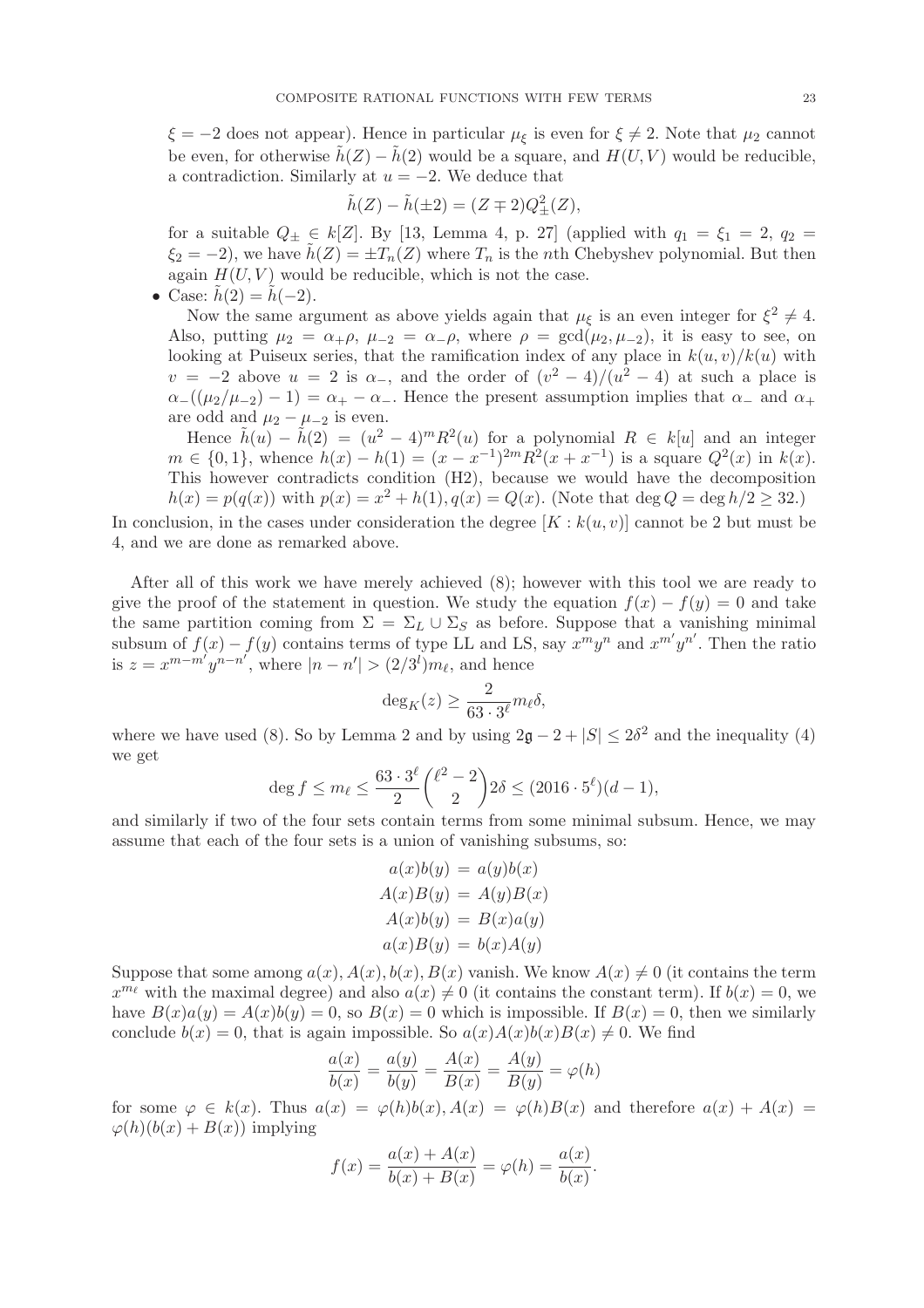By induction on  $\ell$  we get that  $\deg \varphi \leq 2016 \cdot 5^{\ell-1}$  and thus  $\deg f = \deg \varphi \cdot d \leq (2016 \cdot 5^{\ell})(d-1)$ . (The case  $\ell = 2$  again follows, e.g. on following the arguments made above and observing that the last case is impossible since then  $\Sigma$  contains at least three elements.) Thus the statement is proved.  $\Box$ 

5.3. Proof of Theorem 3 in the case  $h(0) = 0$ . This last part of the proof proceeds exactly like the one for the non-Laurent case in Subsection 4.2 above: We just have to observe that  $h(x) = x^e \tilde{p}(x)$ , where  $\tilde{p}$  is a non-constant polynomial, not vanishing at 0. The arguments therein do not require any modification.

#### 6. Proof of the Corollary

In this section we give the proof of the corollary. We argue similarly to [6, Lemma 2] or [18].

Suppose that one among  $q(x)$ ,  $h(q(x))$ ,  $h(h(q(x)))$  is not of the forbidden shape (of the Main Theorem). Then we may apply such theorem with  $h^{\circ(n-i)}$  in place of g (with suitable  $i \leq 2$ ) and  $h^{\circ i} \circ q$  in place of h. If  $h^{\circ n}(q(x)) = P(x)/Q(x)$ , where P, Q are polynomials having altogether at most  $\ell$  terms, then the conclusion of the Main Theorem gives  $2016 \cdot 5^{\ell} \ge \deg g = (\deg h)^{n-i} =$  $d^{n-i} \geq d^{n-2}$ , whence

$$
\ell \ge \frac{1}{\log 5}((n-2)\log d - \log 2016),
$$

proving the conclusion.

So let us assume that each among  $q(x)$ ,  $h(q(x))$ ,  $h(h(q(x)))$  is of the forbidden shape, i.e.  $\lambda(ax^n + bx^{-n}), a, b \in k, n \in \mathbb{N}, \lambda \in \overrightarrow{\mathrm{PGL}_2(k)}.$ 

Take this expression for  $q(x)$  and assume first that  $ab \neq 0$ . On rescaling x, setting x in place of a suitable power of it, and changing h with  $\lambda^{-1} \circ h \circ \lambda$ , we may write  $q(x) = x + x^{-1}$ . (Note that these substitutions do not affect the conclusions.)

Then we have  $h(x+x^{-1}) = \lambda_1(a_1x^r + b_1x^{-r})$  for  $a_1, b_1 \in k, \lambda_1 \in \text{PGL}_2(k)$  and some  $r > 0$ . Since the left side is invariant under  $x \mapsto x^{-1}$ , we must have  $a_1 = b_1 \neq 0$ , and then  $r = d = \deg h$ . Recall now that  $T_d(x+x^{-1}) = x^d + x^{-d}$ , for the Chebyshev polynomial  $T_d$  of degree d, so  $h(x) = \lambda_1(a_1 T_d(x)) = (\lambda_1^* \circ T_d)(x)$  for a  $\lambda_1^* \in \mathrm{PGL}_2(k)$ .

Further, we have  $h(h(q(x))) = \lambda_2(a_2x^m + b_2x^{-m})$  for  $a_2, b_2 \in k, \lambda_2 \in \text{PGL}_2(k), m \in \mathbb{N}$ . Again,  $a_2 = b_2$ , and d is a divisor of m:  $m = ld$  for a positive integer l. The above equation yields  $h(\lambda_1^*(T_d)) = \lambda_2^*(T_m) = \lambda_2^*(T_d(T_d)))$ , for suitable  $\lambda_2^* \in \text{PGL}_2(k)$ , where we have used the composition property  $T_{rs} = T_r \circ T_s$  for positive integers  $r, s$ . Then  $h \circ \lambda_1^* = \lambda_2^* \circ T_l$ , whence  $l = d$  and, on taking  $\lambda_3 = (\lambda_1^*)^{-1} \circ \lambda_2^* \in \mathrm{PGL}_2(k)$ , we get

$$
T_d \circ \lambda_1^* = \lambda_3 \circ T_d.
$$

Now,  $T_d$  is a polynomial of degree d. Since  $d \geq 3$ ,  $\infty$  is the unique totally ramified point of the map  $x \mapsto T_d(x)$  and it follows that  $\lambda_1^*, \lambda_3$  must fix  $\infty$ . We therefore invoke [13, Lemma 5, p. 28] to conclude that  $\lambda_1^*(x) = \pm x$ ,  $\lambda_3(x) = (\pm 1)^d x$ . This implies  $\lambda_2^*(x) = (\pm 1)^{d+1} x$  and also  $h(x) = (\pm 1)^d T_d(x)$ .

Consider now the case when  $ab = 0$  in the expression for q. Up to conjugation by an element in  $PGL_2(k)$  and on setting x in place of a suitable power of it we may now assume that  $q(x) = x$ . Write then as above  $h(x) = \lambda_1(a_1x^d + b_1x^{-d})$  with (new)  $a_1, b_1 \in k$  and  $\lambda_1 \in \text{PGL}_2(k)$ . If  $a_1b_1 \neq 0$ , the arguments are as before. Then assume  $a_1b_1 = 0$ , so  $h(x) = \lambda_1^*(x^d)$  for a  $\lambda_1^* \in$  $PGL_2(k)$ . Similarly to the case treated above, we obtain also  $\lambda_1^*(x)^d = \lambda_3(x^d)$ , and the conclusion easily follows.  $\Box$ 

# 7. Appendix: Composite factors of binomials

We prove here that the question posed at the end of the introduction (see Remark 1.2(iii)) has an affirmative answer in the special case of binomials. To recall this, let us assume that a binomial  $x^{m'}(x^m + a)$  with  $0 \leq m' < m$ ,  $m, m' \in \mathbb{N}, a \in k$ , is divisible by the composite  $g(h(x))$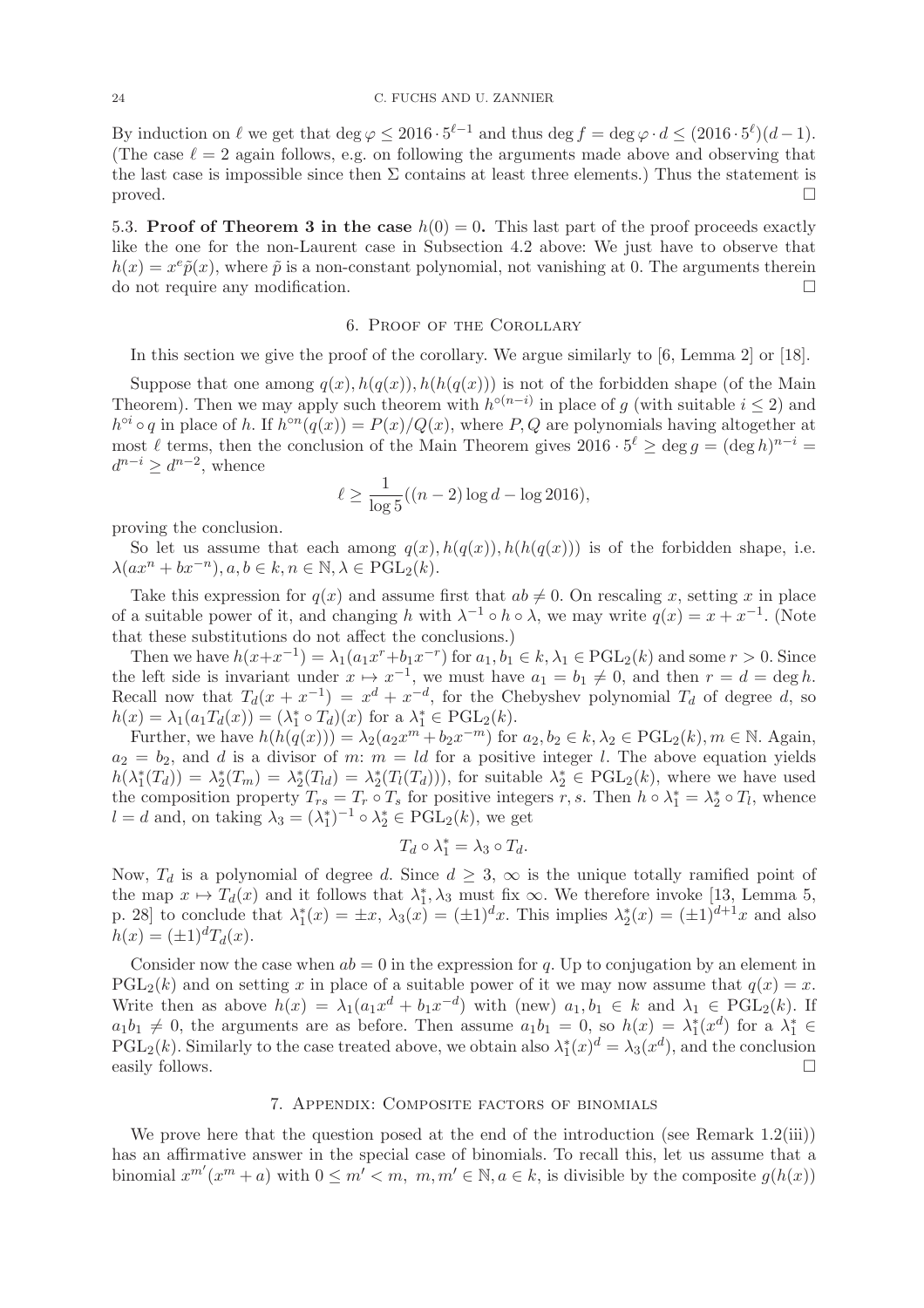of two polynomials  $g, h \in k[x]$ , where as usual deg  $g, \deg h \geq 2$  and  $h(x)$  is not of the shape  $bx^n + c, b, c \in k, n \in \mathbb{N}$ . We thus have the equation

(9) 
$$
x^{m'}(x^m + a) = q(x)g(h(x)), \quad q(x) \in k[x].
$$

We prove

### **Theorem 5.** Equation (9) implies deg  $q \leq 24$ .

*Proof.* If  $a = 0$ , then  $q(h(x))$  is a power of x. Hence, for every root  $\xi$  of q we have  $h(x) - \xi =$  $bx^d$ , where b and d are the leading coefficient and degree of h respectively. Hence, h is of the exceptional shape. Let us then assume that  $a \neq 0$ . By rescaling we may further assume  $a = -1$ , so the equation becomes

$$
x^{m'}(x^m - 1) = q(x)g(h(x)).
$$

We note at once that we may reduce to the case  $h \notin k[x^s]$  for any  $s > 1$ . To prove this reduction we argue by induction on  $\deg h$ , similarly to what we did in connection with the previous results. Assuming  $h(x) = h^*(x^s)$  for a polynomial  $h^* \in k[x]$ , we write  $q(x) = q_0(x^s) +$  $xq_1(x^s) + \ldots + x^{s-1}q_{s-1}(x^s)$  for polynomials  $q_0, q_1, \ldots, q_{s-1} \in k[x]$ . Note that  $x^{m'}(x^m - 1) =$  $\sum_{i=0}^{s-1} x^i q_i(x^s) g(h^*(x^s))$ , where all the terms in the summand indexed by i on the right have degree  $\equiv i \pmod{s}$ .

If  $m \not\equiv 0 \pmod{s}$ , then we conclude that  $x^{m'}$  is of the shape  $x^{i}q_{i}(x^{s})g(h(x))$ , so we fall in a case just excluded in the opening argument. Therefore we have  $m \equiv 0 \pmod{s}$ , and for some i,  $x^{m'}(x^m-1) = x^i q_i(x^s) g(h(x))$ . Hence,  $x^{(m'-i)/s}(x^{m/s}-1) = q_i(x) g(h^*(x))$ ; this is an equation of the same type as before, with the same  $q$  but lowered degrees. So eventually we reach a situation when  $h \notin k(x^s)$ , for any  $s > 1$ , as we shall assume from now on.

For each root  $\xi$  of q we have that all the roots of  $h(x)$ − $\xi$  are either 0 or roots of unity. Here 0 may appear at most for one  $\xi$ , and the other roots are simple. Also, for all  $\xi$  the set of non-zero roots, say denoted by  $S_{\xi}$ , is nonempty. We have the equation

$$
h(\theta) - h(\zeta) = 0
$$

for all  $\theta, \zeta \in S_{\xi}$ .

Now, by a theorem of Beukers and Smyth [2] (see also [15] for the main argument of their proof), the number of pairs  $(\theta, \zeta)$  of roots of unity which lie on an irreducible curve  $f(\theta, \zeta) = 0$ , when f is not of the special shape  $bx^ny^{n'} + c$  or  $bx^n + cy^{n'}$ , is bounded by  $11(\deg f)^2$ .

Let us detect the special factors dividing  $h(x) - h(y)$ . One factor is  $x - y$ . If another factor is of the above shape, we have  $h(x^n) = h(cx^{n'})$  for some constant  $c \in k^*$  and coprime exponents  $n, n' \in \mathbb{Z}$ . Necessarily  $n = n'$ , so we may assume  $h(x) = h(cx)$ . Then c is a root of unity and  $h(x) = h^*(x^e)$  for  $h^* \in k[x]$  and an  $e > 1$ , a case which has been excluded above.

So there are no other such special factors, whence

$$
|\{(\theta,\zeta): \theta \neq \zeta, h(\theta) = h(\zeta), \theta, \zeta \text{ roots of unity}\}| \leq 11(\deg h)^2.
$$

Hence,

$$
\sum_{g(\xi)=0} |S_{\xi}|(|S_{\xi}|-1) \le 11(\deg h)^2.
$$

On the other hand, since  $|S_{\xi}| = \deg h$  for all but possibly one  $\xi$ , in which case it is  $\geq 1$ , we have that

$$
\sum_{g(\xi)=0} |S_{\xi}| \ge \deg g \deg h - \deg h + 1 = \deg h(\deg g - 1) + 1.
$$

Using the Cauchy-Schwarz inequality we get

$$
\sigma^2 := \left(\sum_{g(\xi)=0} |S_{\xi}|\right)^2 \le \deg g \sum_{g(\xi)=0} |S_{\xi}|^2,
$$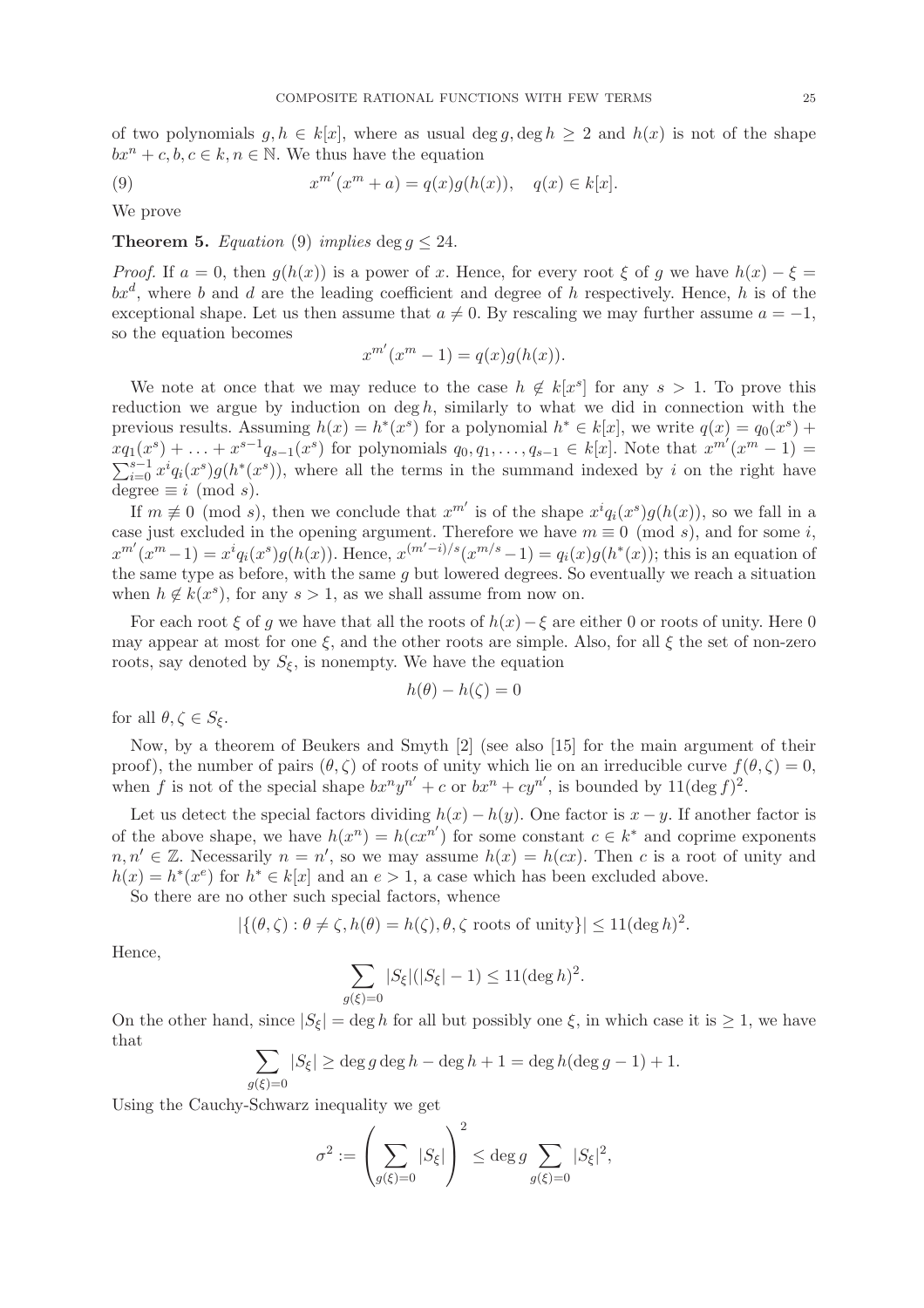and thus

$$
11(\deg h)^2 \ge \sum_{g(\xi)=0} |S_{\xi}|(|S_{\xi}|-1) \ge \frac{\sigma^2}{\deg g} - \sigma = \sigma \left(\frac{\sigma}{\deg g} - 1\right).
$$

 $\alpha$ 

Furthermore, this implies

$$
11(\deg h)^{2} \ge \deg h(\deg g - 1)\left(\frac{\deg h(\deg g - 1)}{\deg g} + \frac{1}{\deg g} - 1\right).
$$

Dividing by  $(\deg h)^2$  and using  $\deg g$ ,  $\deg h \ge 2$ , it follows

$$
11 \geq (\deg g - 1) \left( \frac{\deg g - 1}{\deg g} - \frac{1}{\deg h} + \frac{1}{\deg h \deg g} \right)
$$
  
 
$$
\geq \frac{(\deg g - 1)^2}{2 \deg g} \geq \frac{\deg g}{2} - 1,
$$

and finally deg  $q \leq 24$ .

**Remark 7.1** We remark that there are certainly non-trivial (that is, with deg  $q > 1$ ) solutions to (9). For instance, observe that

$$
x^{n(n-1)+1} - x = (x - 1)^2 h(x)(h(x) - 1) = (x - 1)^2 g(h(x)),
$$

with

$$
h(x) = \frac{x^n - 1}{x - 1}, \quad g(x) = x(x - 1).
$$

This provides an example with deg  $q = 2$ .

Most probably however, the estimate deg  $q \leq 24$  may be sharpened, possibly to deg  $q \leq 2$ , which would then be best-possible. It is also possible that there are no solutions in which deg  $q \geq 2$  and  $m' = 0$ .

These questions amount to certain systems of equations to be solved in roots of unity. We plan to return to them in a future paper.

On the other hand, the general question of divisibility of an  $\ell$ -nomial by a composite factor  $g(h(x))$ appears to be difficult and not in the range of the methods of the present paper.

# 8. Acknowledgments

This paper was partly written during a stay of the second author at ETH in October 2009; he is grateful for financial support and hospitality during the stay. Furthermore, both authors would like to thank M. Fried and P. Müller for very helpful discussions and references.

# **REFERENCES**

- [1] R. Avanzi, U. Zannier, The equation  $f(X) = f(Y)$  in rational functions  $X = X(t)$ ,  $Y = Y(t)$ , Composition Math. **139** (2003), 263-295.
- [2] F. Beukers, C.J. Smyth, Cyclotomic points on curves, Number theory for the millennium, I (Urbana, IL, 2000), 67–85, A K Peters, Natick, MA, 2002.
- [3] Y. Bilu, R. Tichy, The Diophantine equation  $f(x) = g(y)$ , Acta Arith. **95** (2000), 261–288.
- [4] D. Brownawell, D. Masser, Vanishing sums in function fields, Math. Proc. Camb. Phil. Soc. 100 (1986), 427-434.
- [5] J.D. Dixon, B. Mortimer, Permutation Groups, Graduate Texts in Mathematics 163, Springer-Verlag, New York - Berlin - Heidelberg, 1996.
- [6] R. Dvornicich, U. Zannier, Cyclotomic Diophantine problems (Hilbert irreducibility and invariant sets for polynomial maps), Duke Math. J. 139 (2007), no. 3, 527–554.
- [7] M. Fried, On a conjecture of Schur, *Michigan Math. J.* **17** (1970), 41–55.
- [8] M. Fried, Arithmetical properties of function fields. II. The generalized Schur problem, Acta Arith. 25 (1974), 225–258.
- [9] A. Gabrielov, N. Vorobjov, Complexity of computations with Pfaffian and Noetherian functions, Normal forms, bifurcations and finiteness problems in differential equations, 211–250, NATO Sci. Ser. II Math. Phys. Chem., 137, Kluwer Acad. Publ., Dordrecht, 2004.
- [10] S. Lang, Introduction to Algebraic and Abelian Functions. Second Edition, Graduate Texts in Mathematics 89, Springer-Verlag, New York - Berlin, 1982.
- [11] P. Müller, Permutation Groups with a Cyclic Two-Orbits Subgroup and Monodromy Groups of Siegel Functions, Preprint, arXiv:math/0110060.